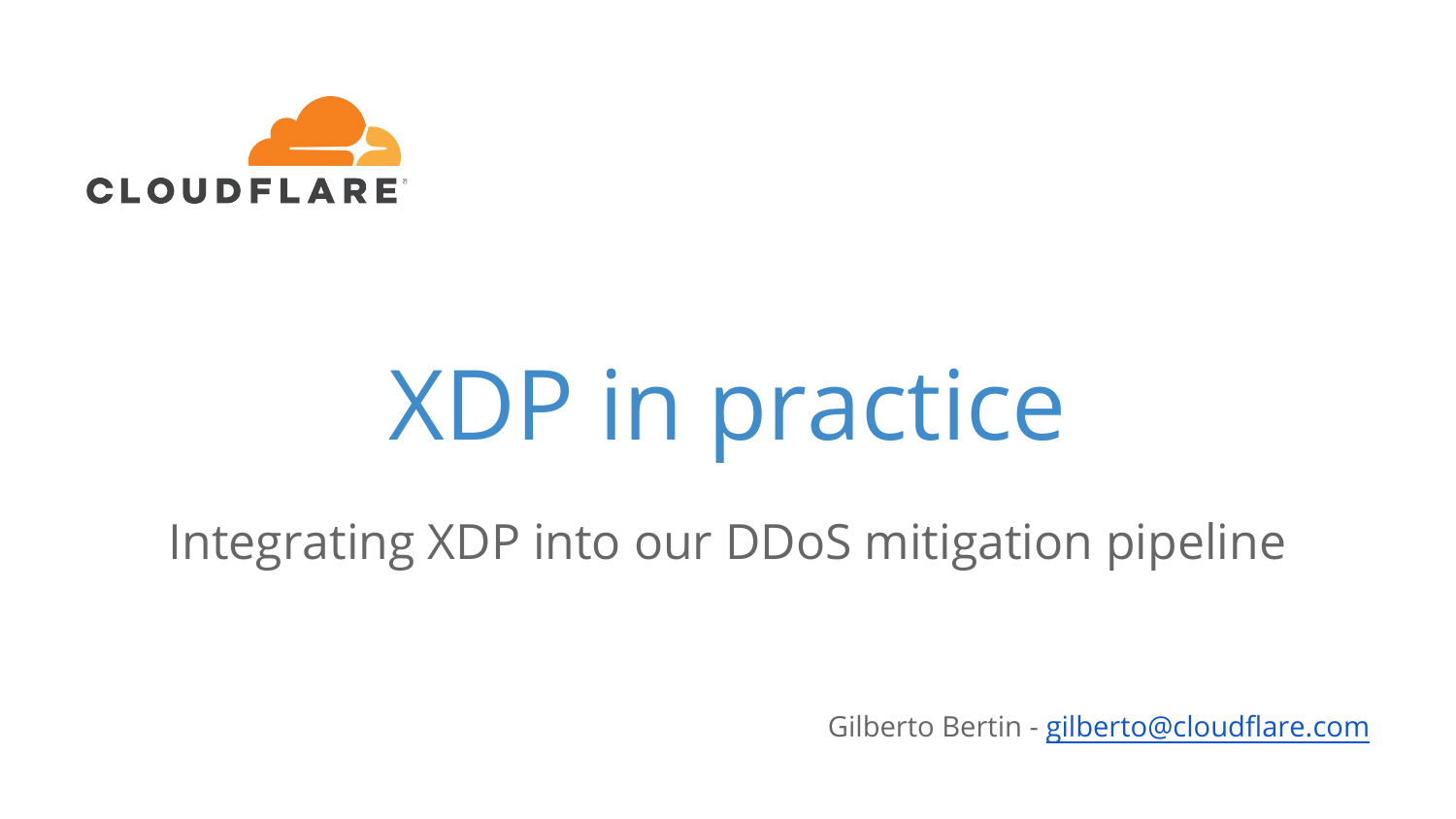#### Cloudflare Network



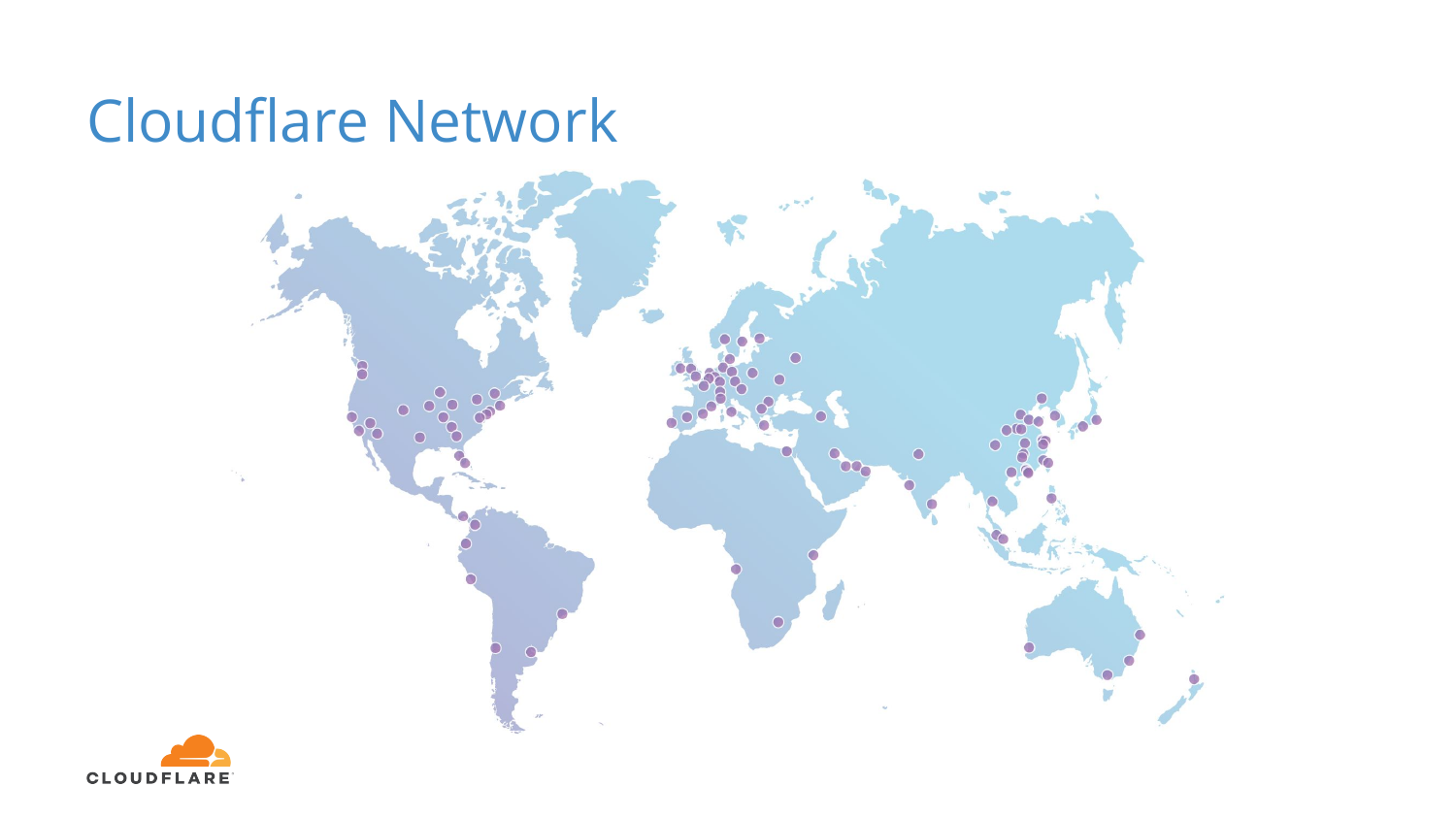#### Gatebot

- Automatic DDoS mitigation system developed in the last 3 years which:
	- Constantly analyses traffic flowing through Cloudflare network
	- Automatically detects and mitigates different kinds of DDoS attacks

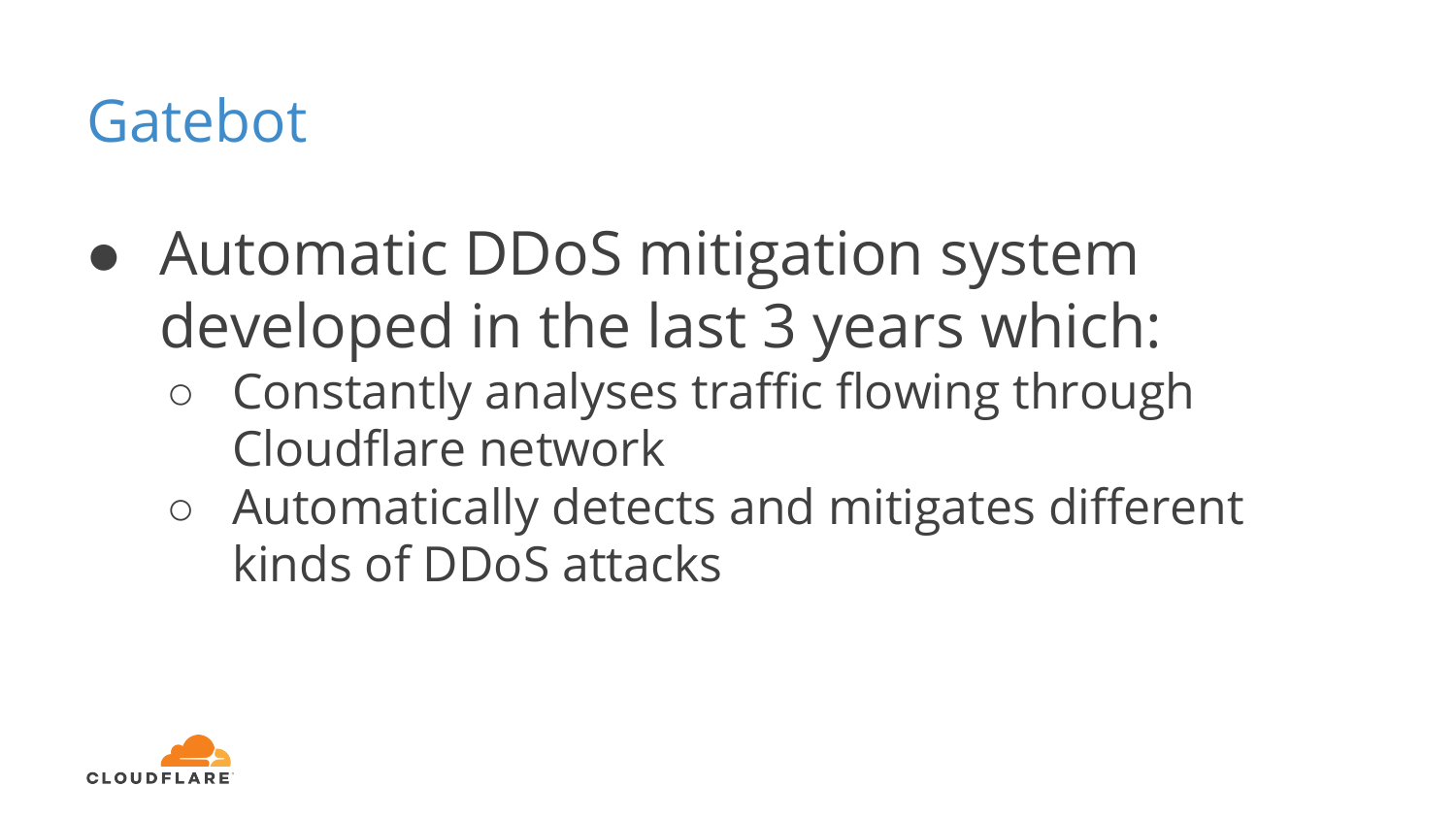#### Gatebot architecture



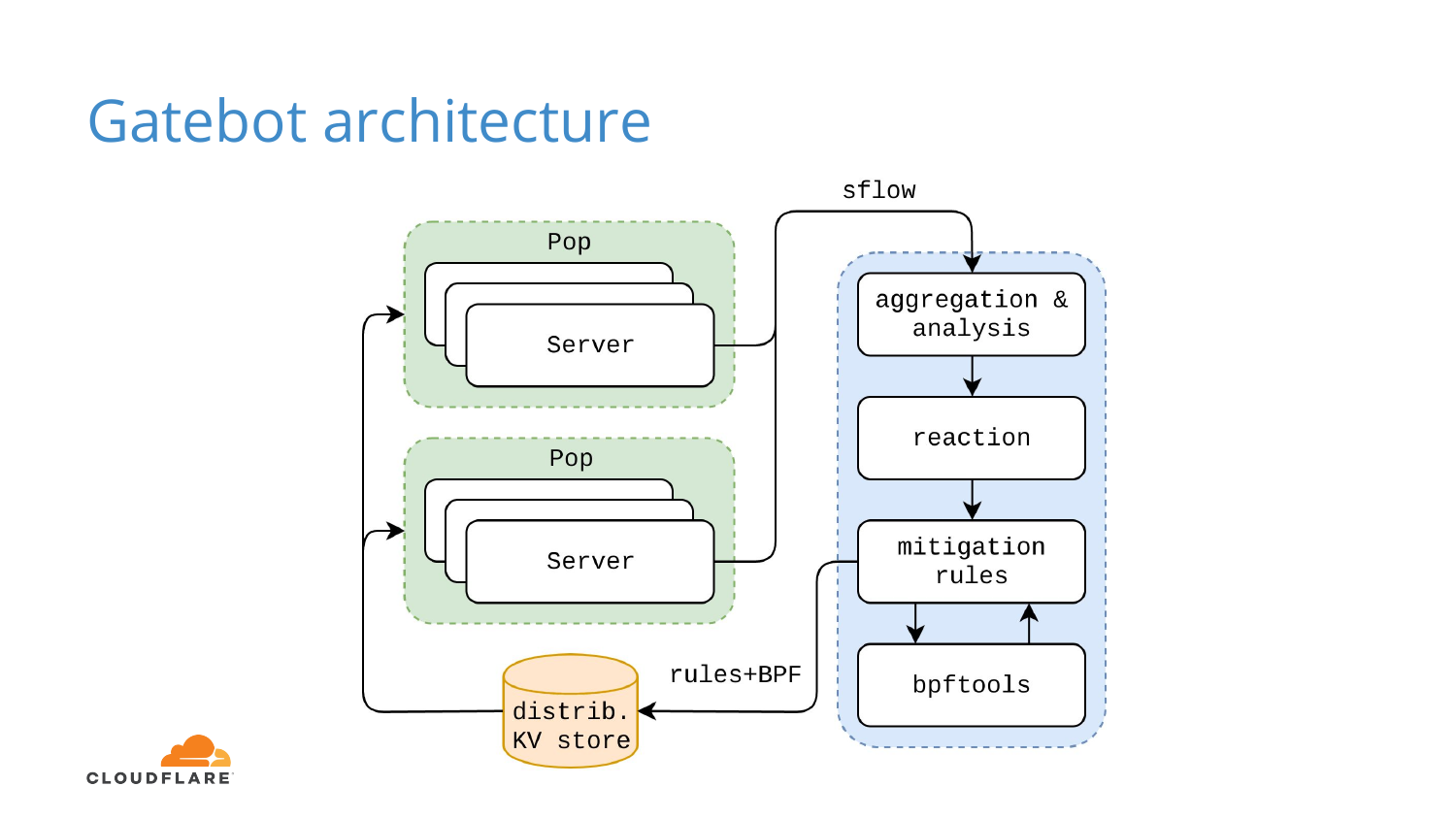#### Traffic sampling

- To detect DDoS attacks only a small portion of traffic is needed
- Traffic samples are:
	- Collected on every edge server
	- Encapsulated in SFLOW UDP packets and forwarded to a central location

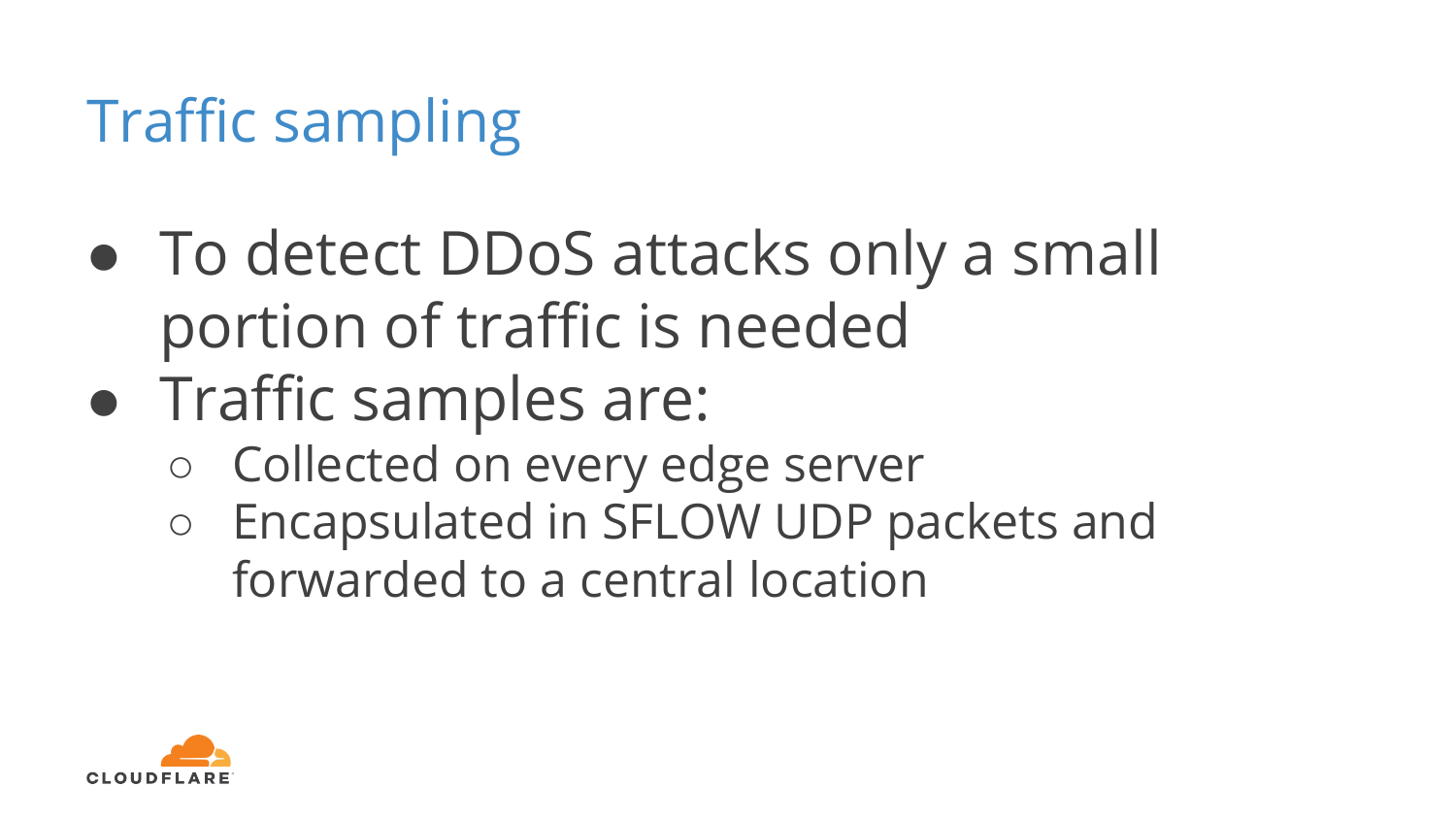#### What is an attack



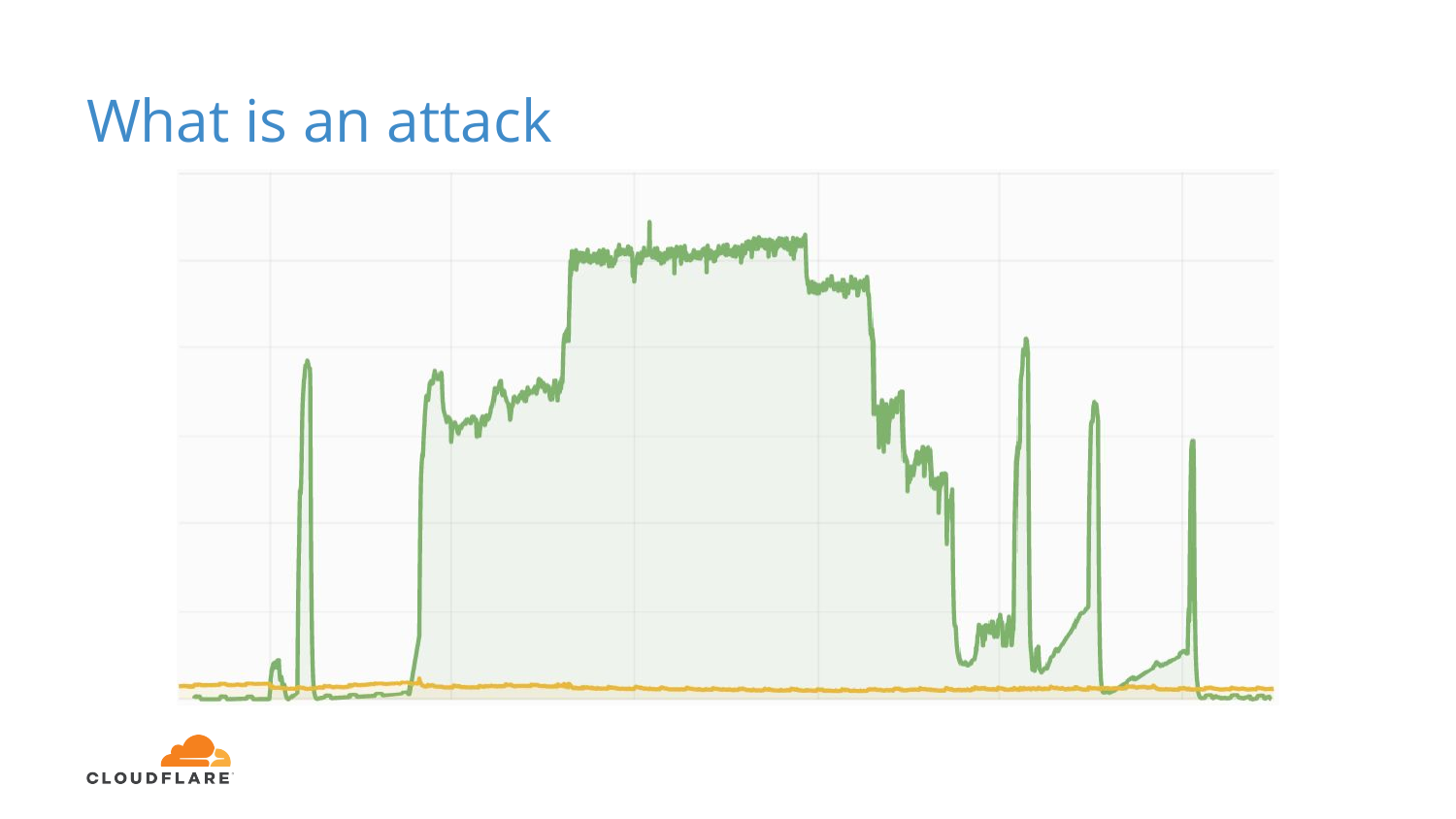#### Traffic analysis and aggregation

Traffic is aggregated into flows:

- e.g. TCP SYNs, TCP ACKs, UDP/DNS
- Destination net and port
- Known attack vectors and other heuristics

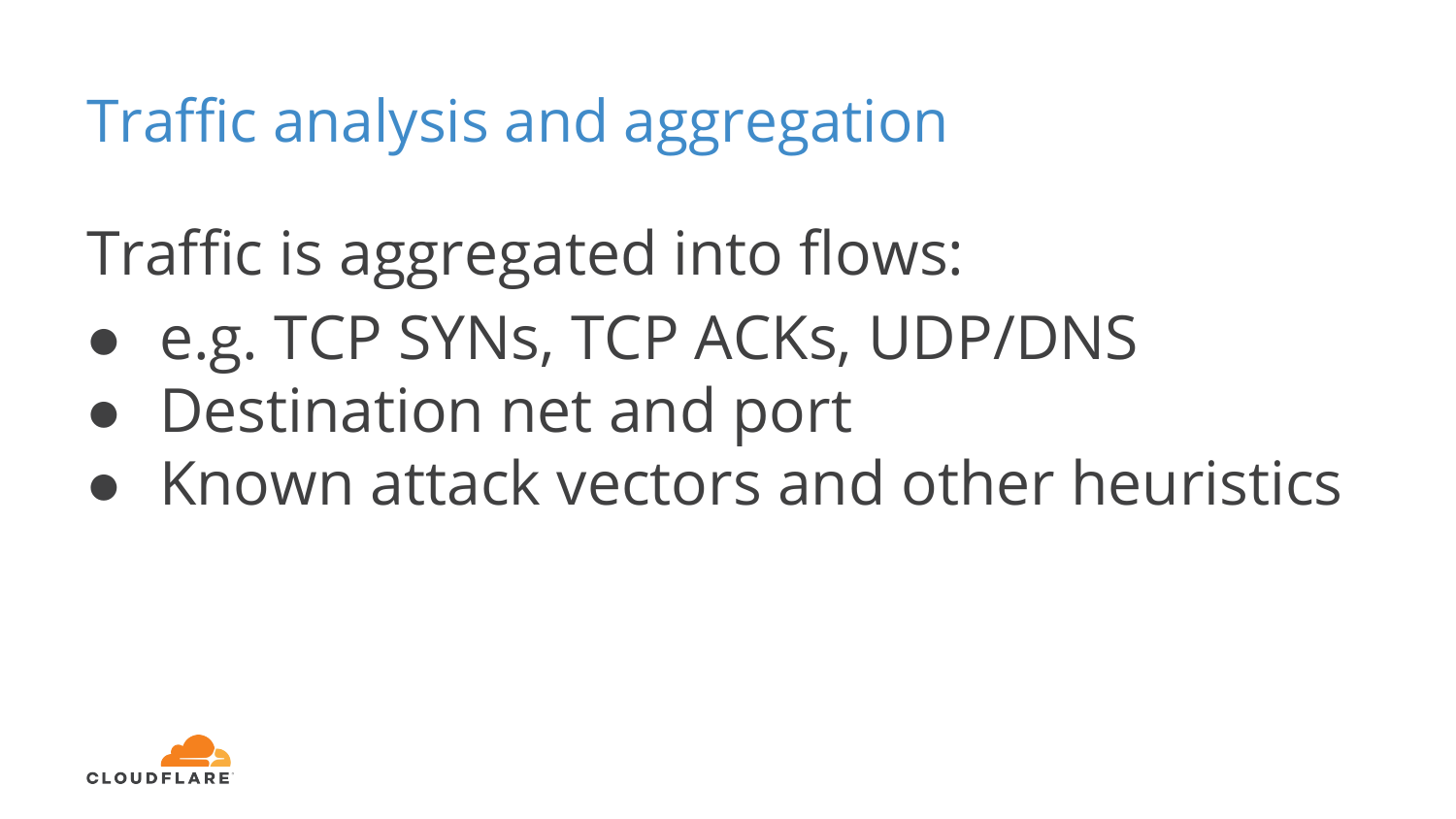#### Traffic analysis and aggregation

| <b>Mpps</b> | IP      | Protocol | Port | Pattern       |
|-------------|---------|----------|------|---------------|
|             | X.X.X.X | UDP      | 53   | *.example.xyz |
|             | y.y.y.y | UDP      | 53   | *.example.xyz |

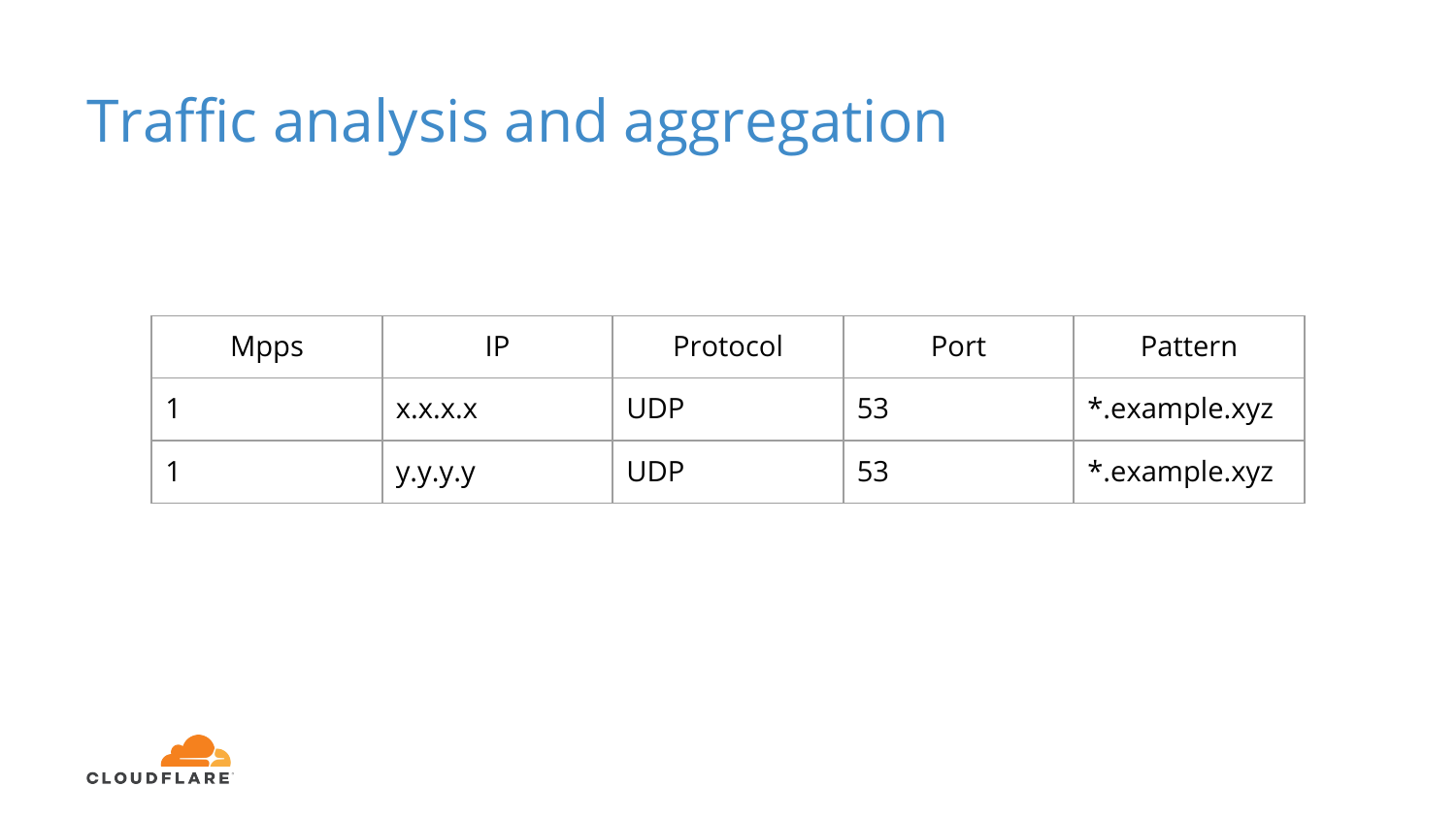#### Reaction

- Pps thresholding: small attacks do not need to be mitigated
- SLA of the client and other factors are taken into account to determine the mitigation parameters
- The attack description is turned into BFP

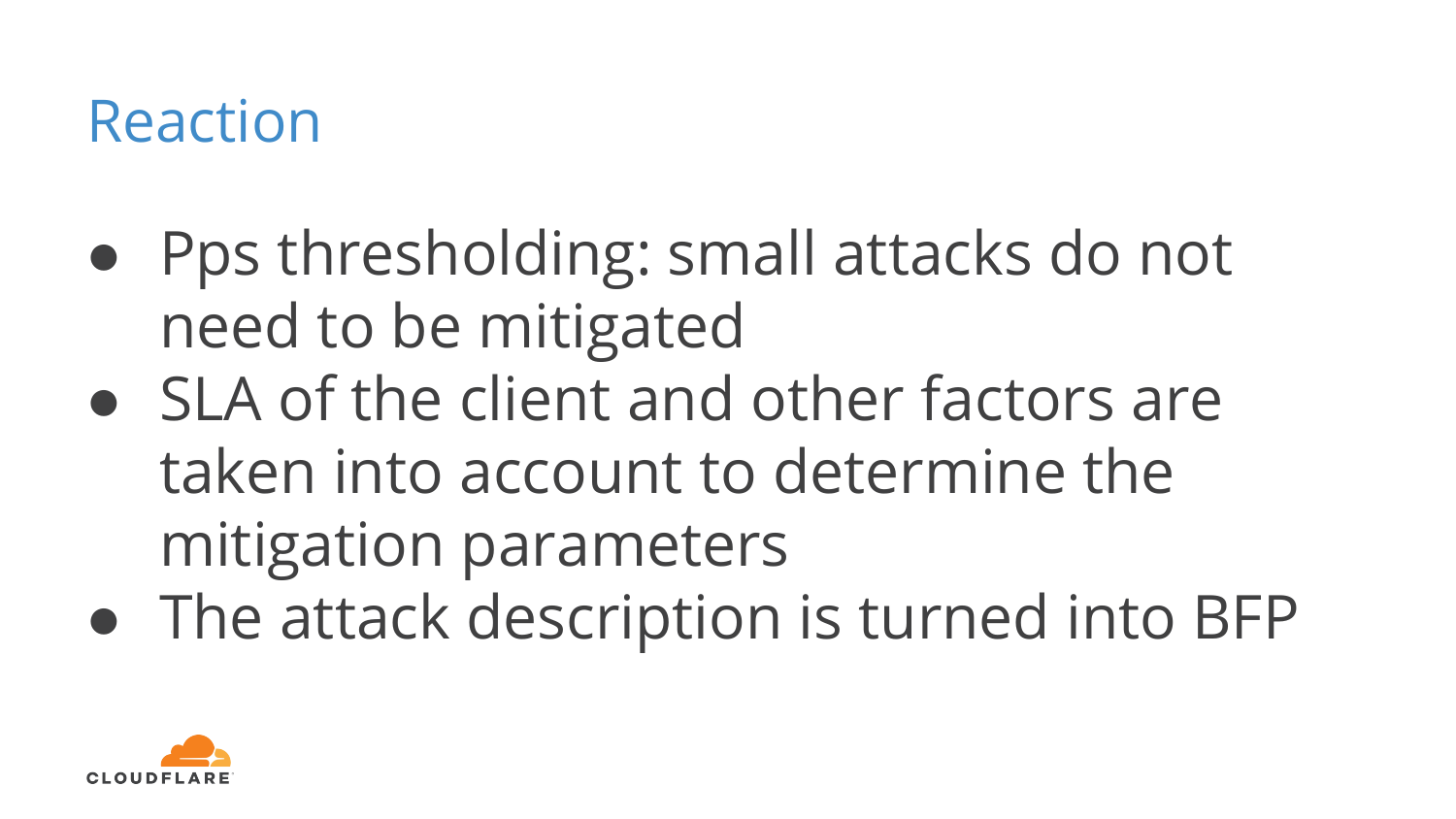

#### Set of utilities to generate BPF bytecode that can match specific traffic.

\$ ./bpfgen dns \*.example.xyz 18,177 0 0 0,0 0 0 20,12 0 0 0,7 0 0 0,80 0 0 0,12 0 0 0,4 0 0 1,7 0 0 0,64 0 0 0,21 0 7 124090465,64 0 0 4,21 0 5 1836084325,64 0 0 8,21 0 3 58227066,80 0 0 12,21 0 1 0,6 0 0 65535,6 0 0 0,

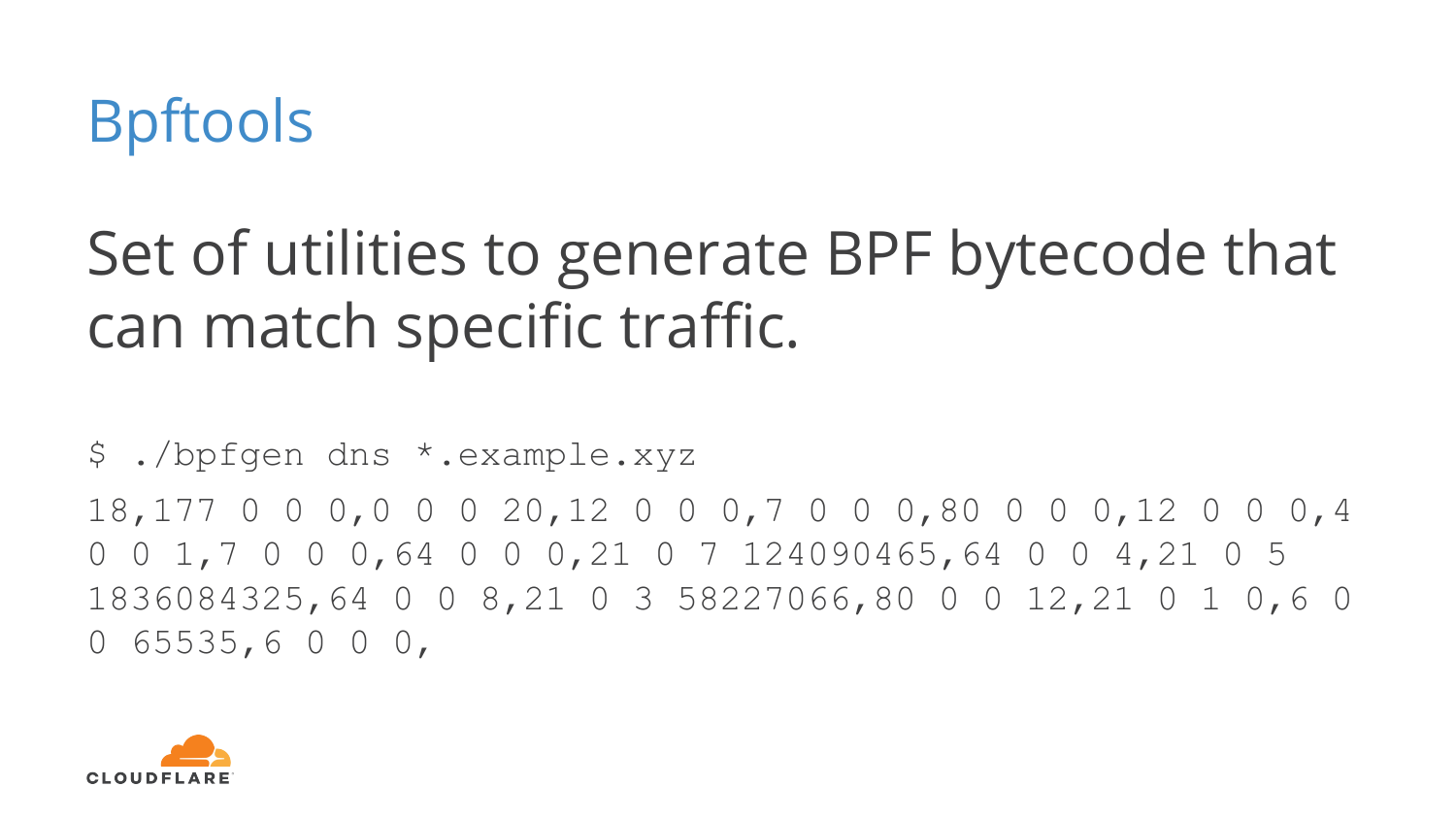Pushing mitigations back to the edge

Mitigations are then:

• Deployed to the edge servers using a key value database

○ On every server a daemon listen for updates

● Applied using either Iptables or a userspace program to filter traffic with **RPF** 

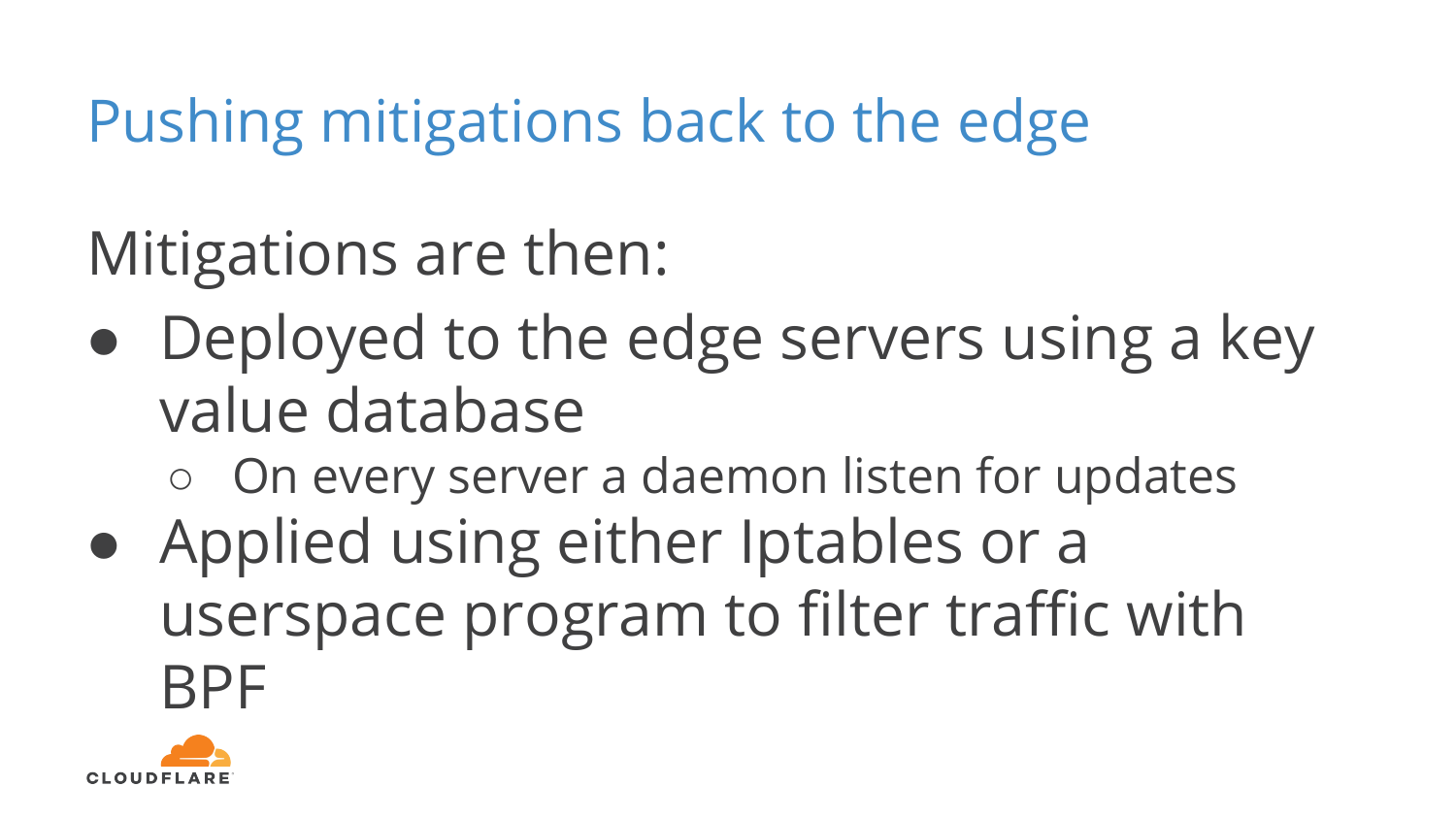#### Mitigations: Iptables

- Initially it was the only tool to filter traffic
- With the xt bpf module it was possible to specify complex filtering rules
- But we soon started experiencing IRQ storms during big attacks
	- All CPUs were busy dropping packets, userspace applications were starving of CPU

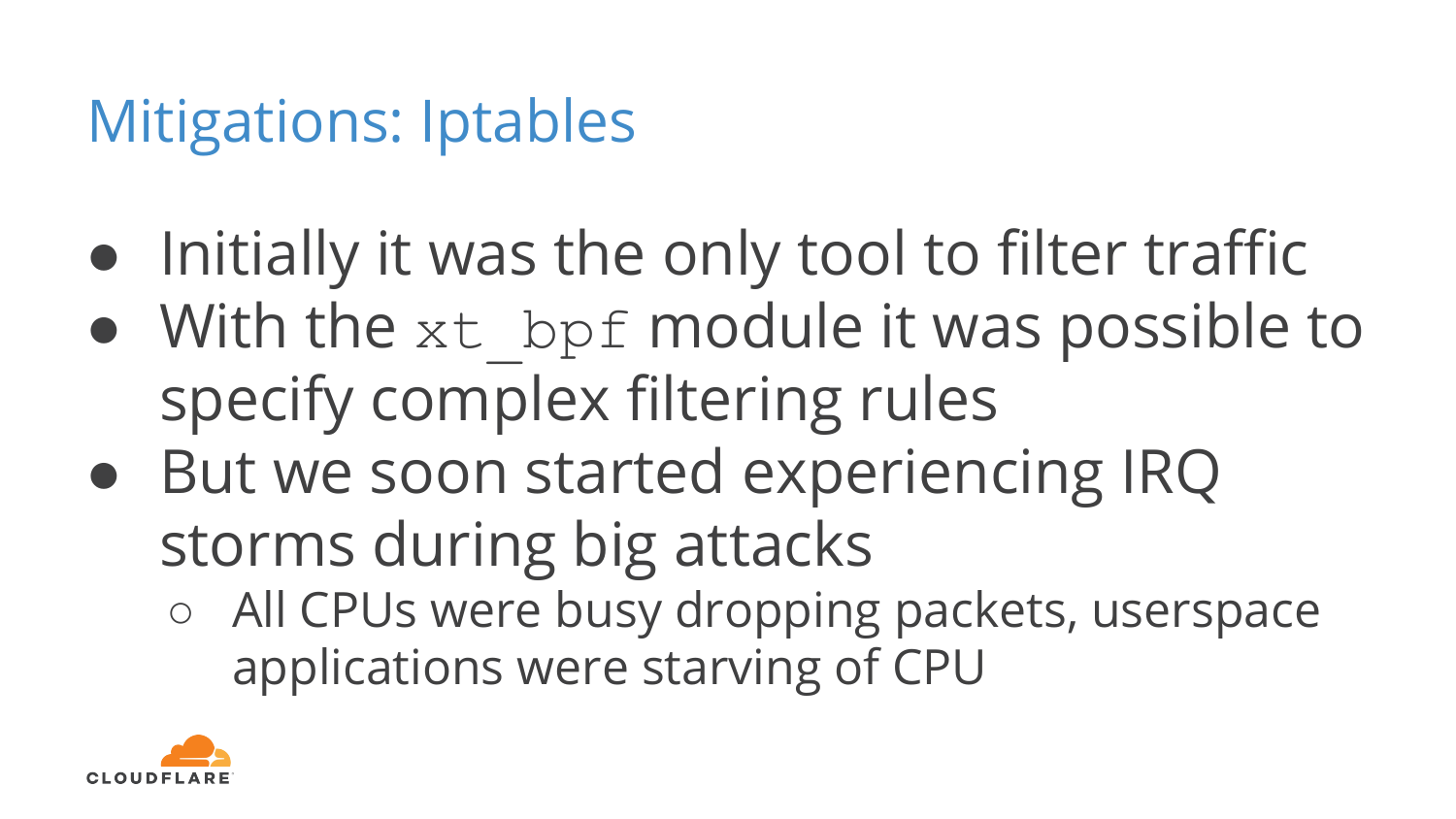#### Mitigations: userspace offload

So we moved to userspace offload:

- Based on SolarFlare EF VI
- Network traffic is offloaded to userspace before it hits the Linux network stack
- Allows to run BPF in userspace
- An order of magnitude faster than Iptables

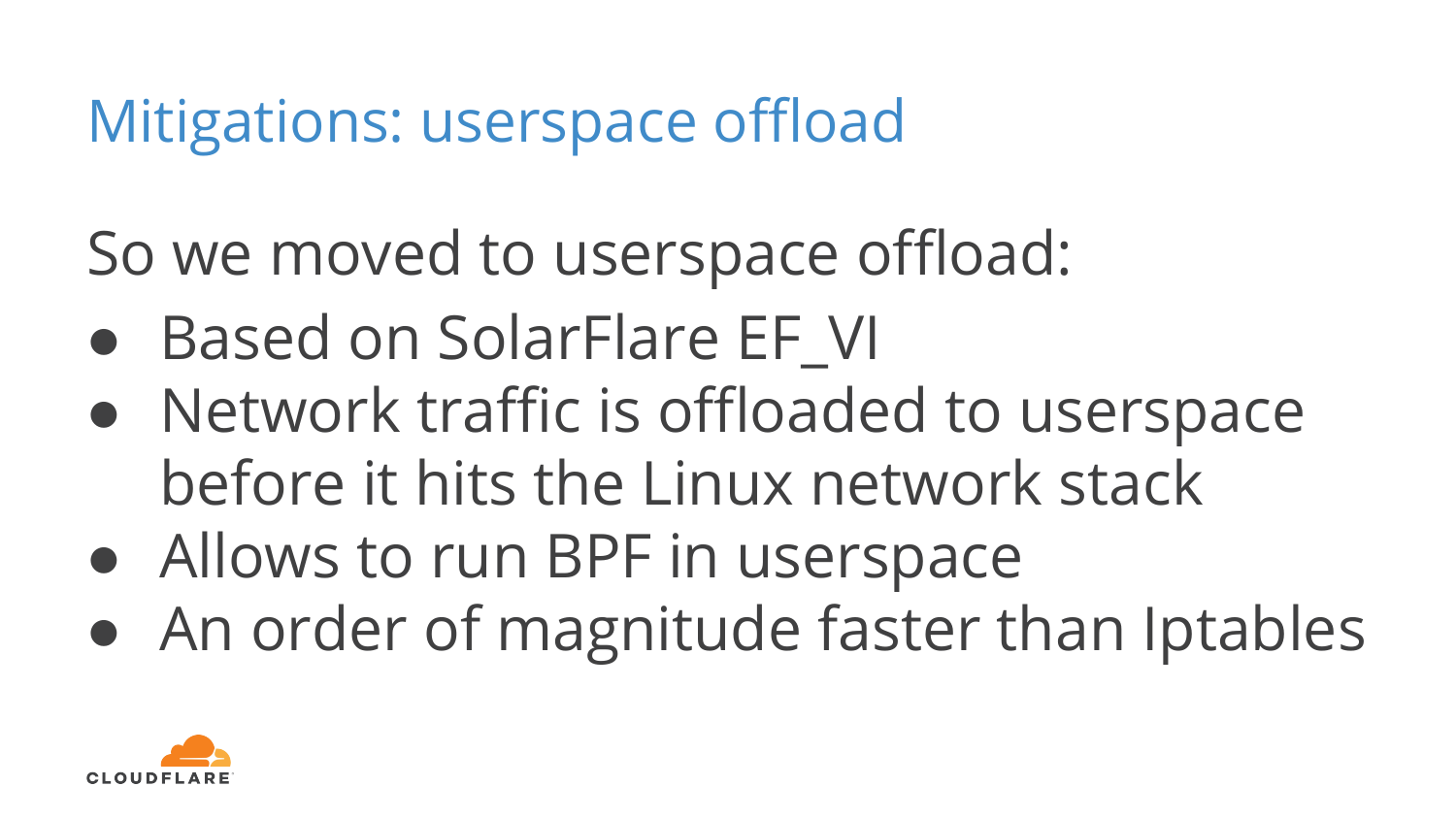#### Mitigations: userspace offload

Still not the optimal solution:

- Requires one or more CPUs to busy poll the NIC event queue
- Reinjecting packets in the network stack is expensive

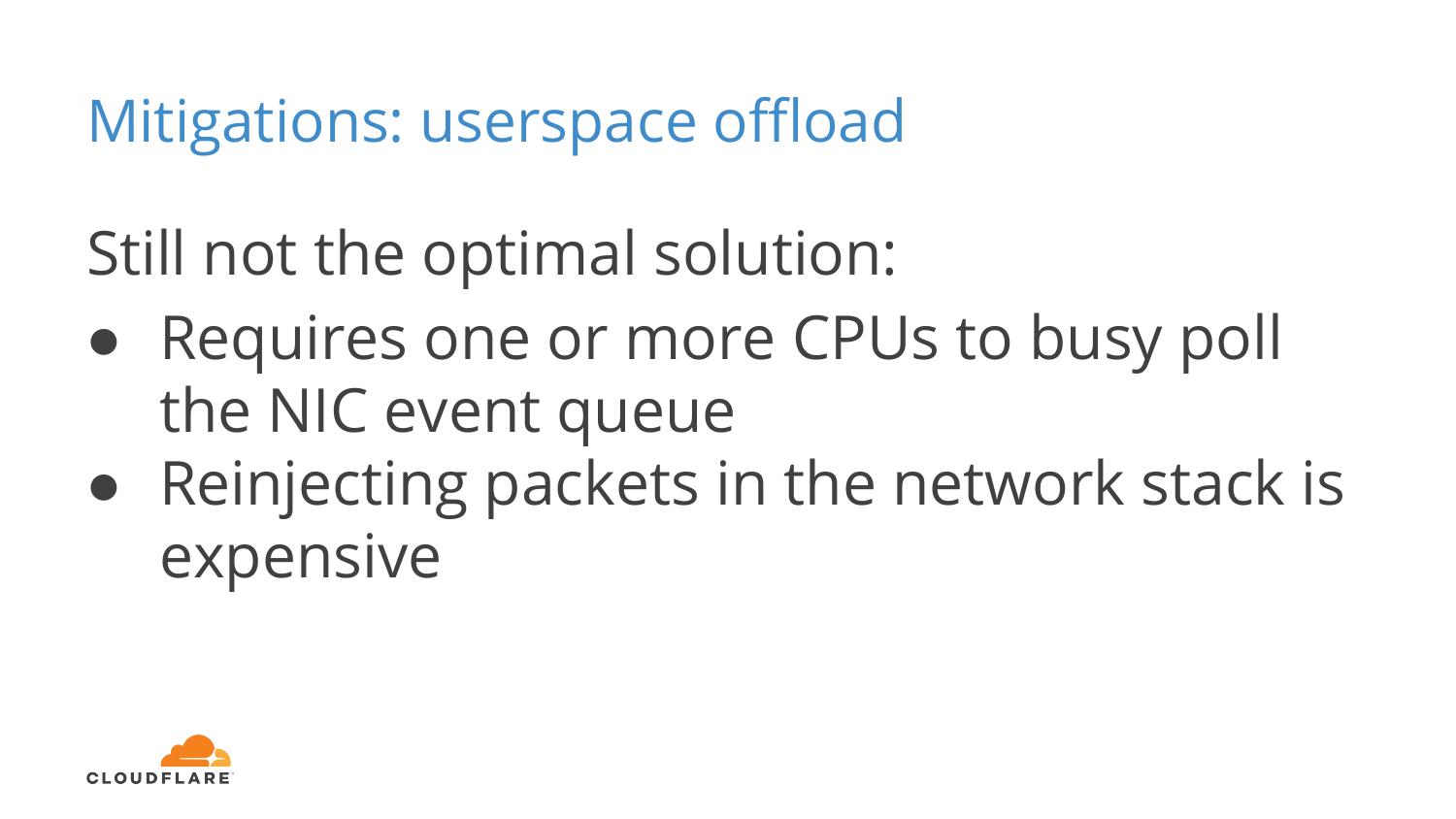Single unified solution to filter traffic:

- Move away from Iptables the filtering logic
- No more need to filter network traffic in userspace

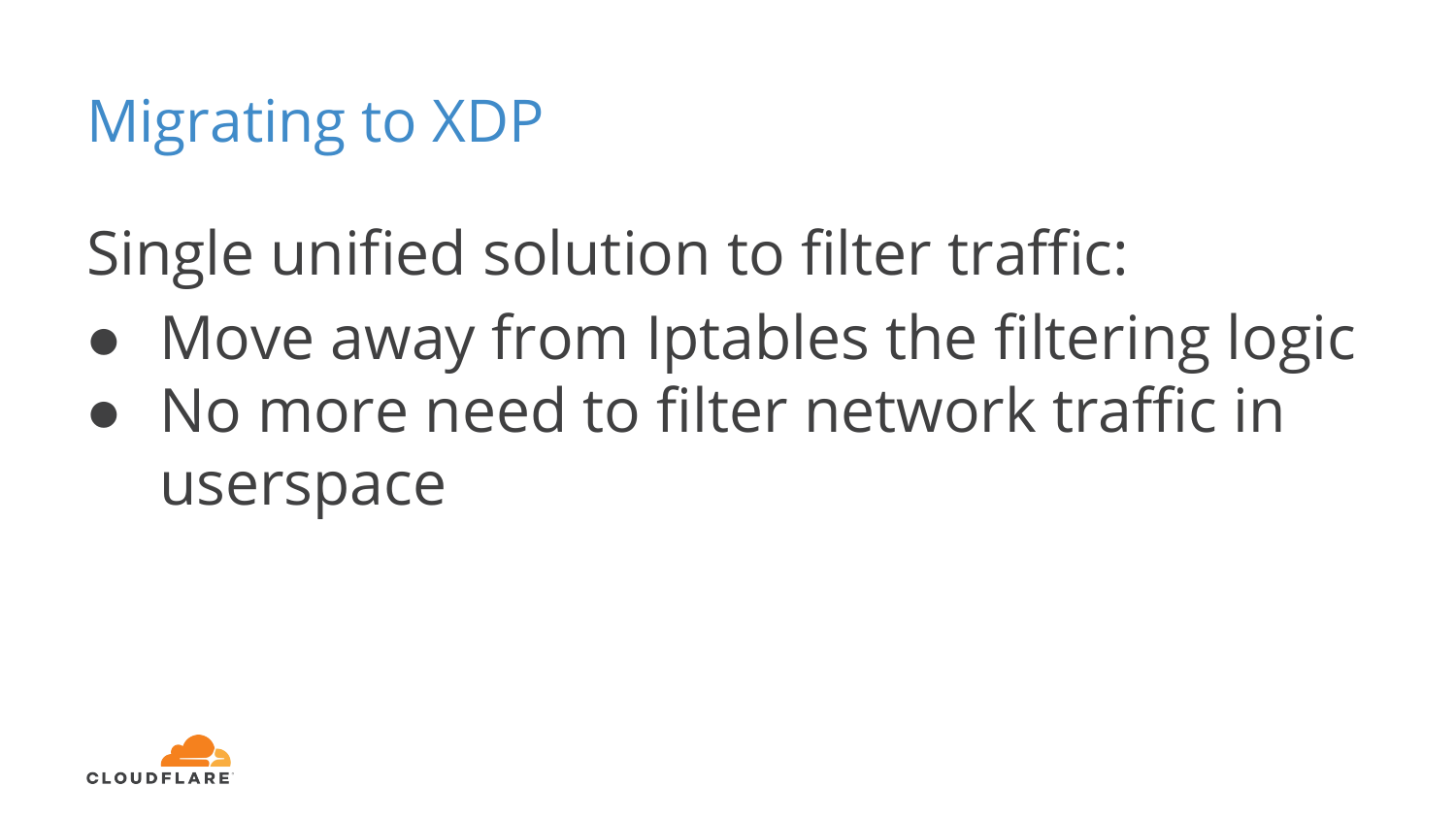#### ebpftools

Automatically generate an XDP program from the attack descriptions which will be:

- Compiled to eBPF
- Distributed to edge servers using the same KV store we are using today

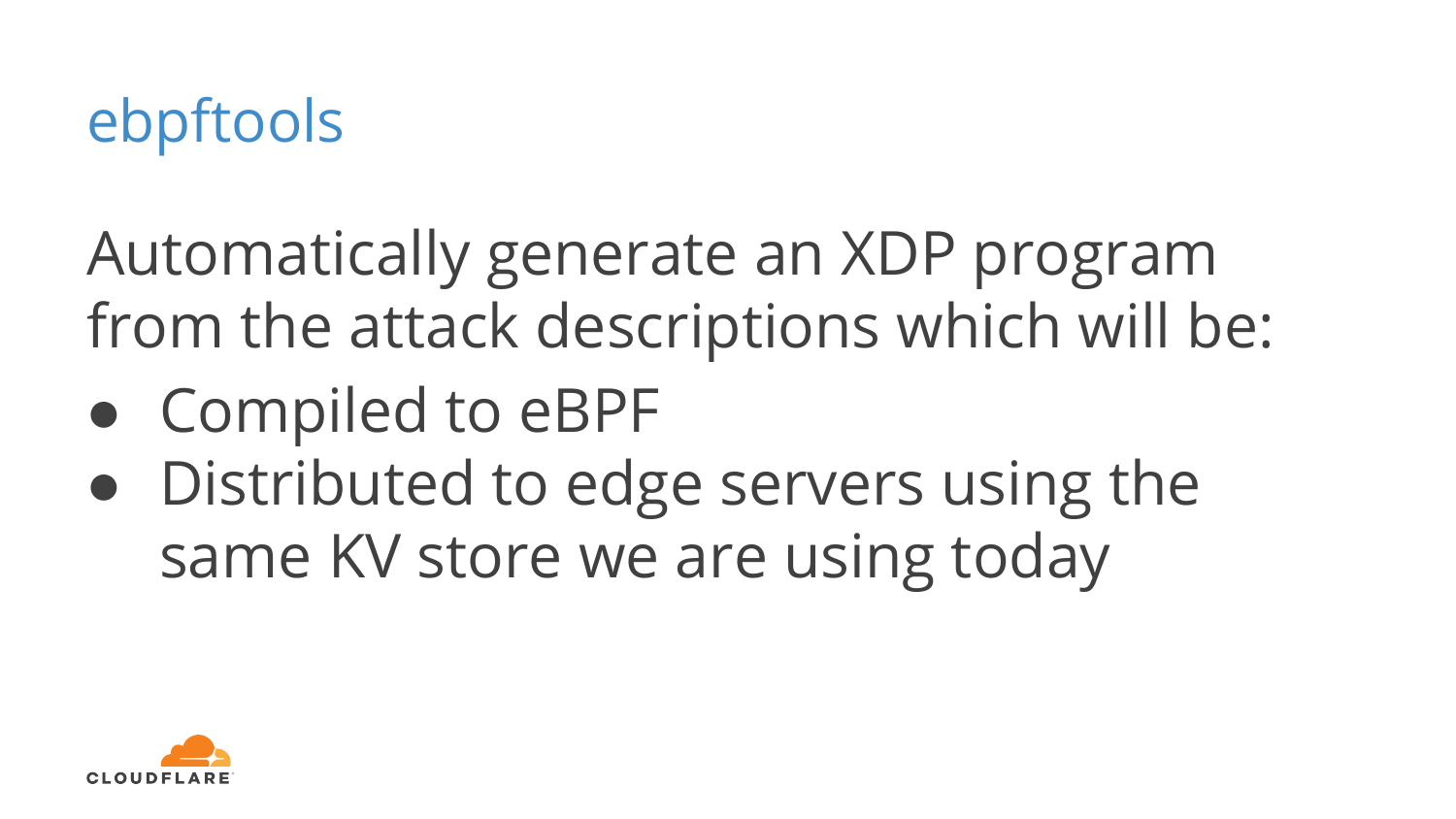#### ebpftools



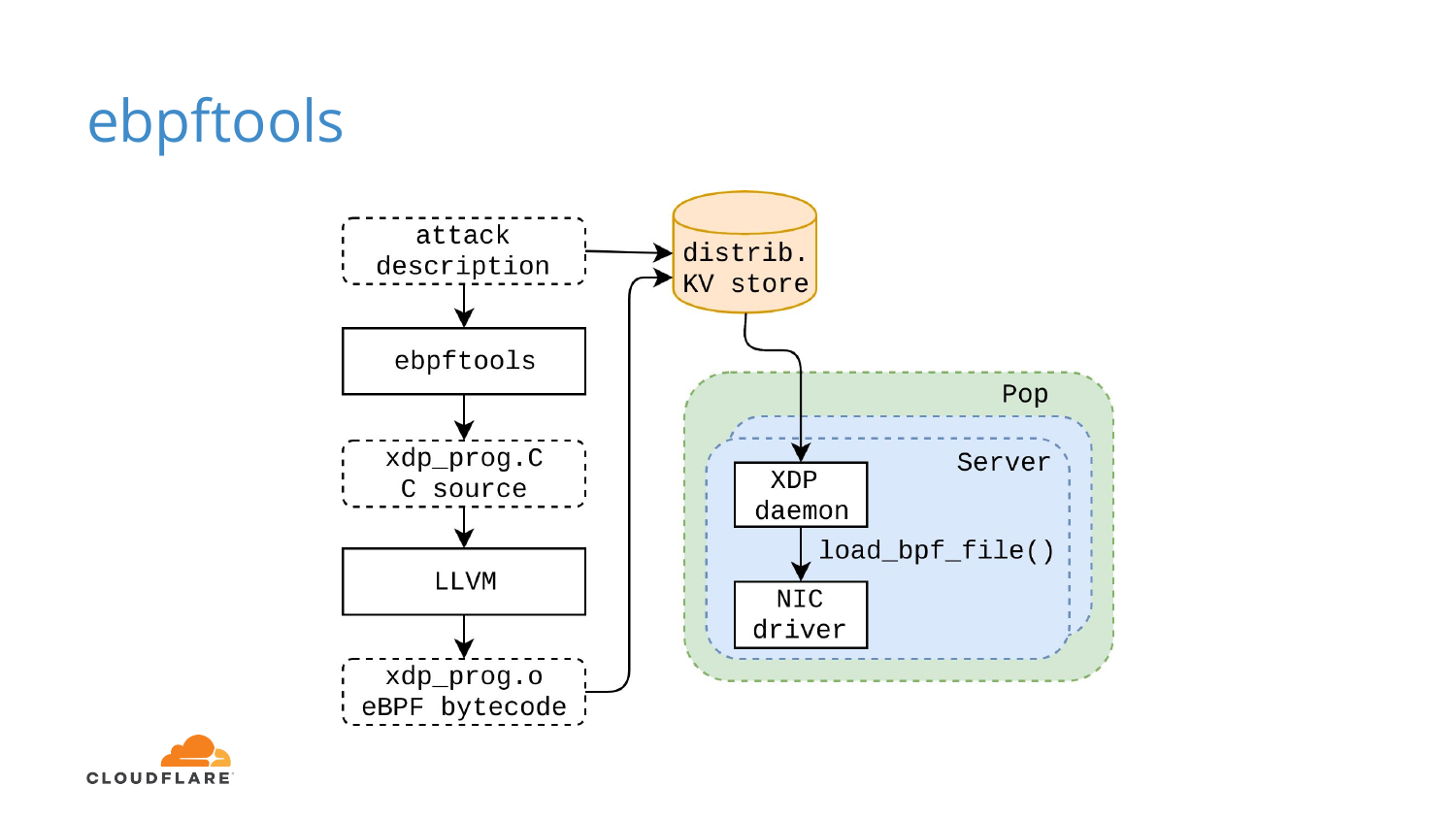```
SEC("xdp1")
int xdp_prog(struct xdp_md *ctx) {
    void *data = (void *)(long)ctx->data;void *data end = (void *)(long)ctx->data end;
     int ret;
    ret = rule 1(data, data end);
     if (ret != XDP_PASS)
         return ret;
    ret = rule 2(data, data end);
     if (ret != XDP_PASS)
         return ret;
    //.
     return XDP_PASS;
                                                   Multiple if statements, one for each rule
```


}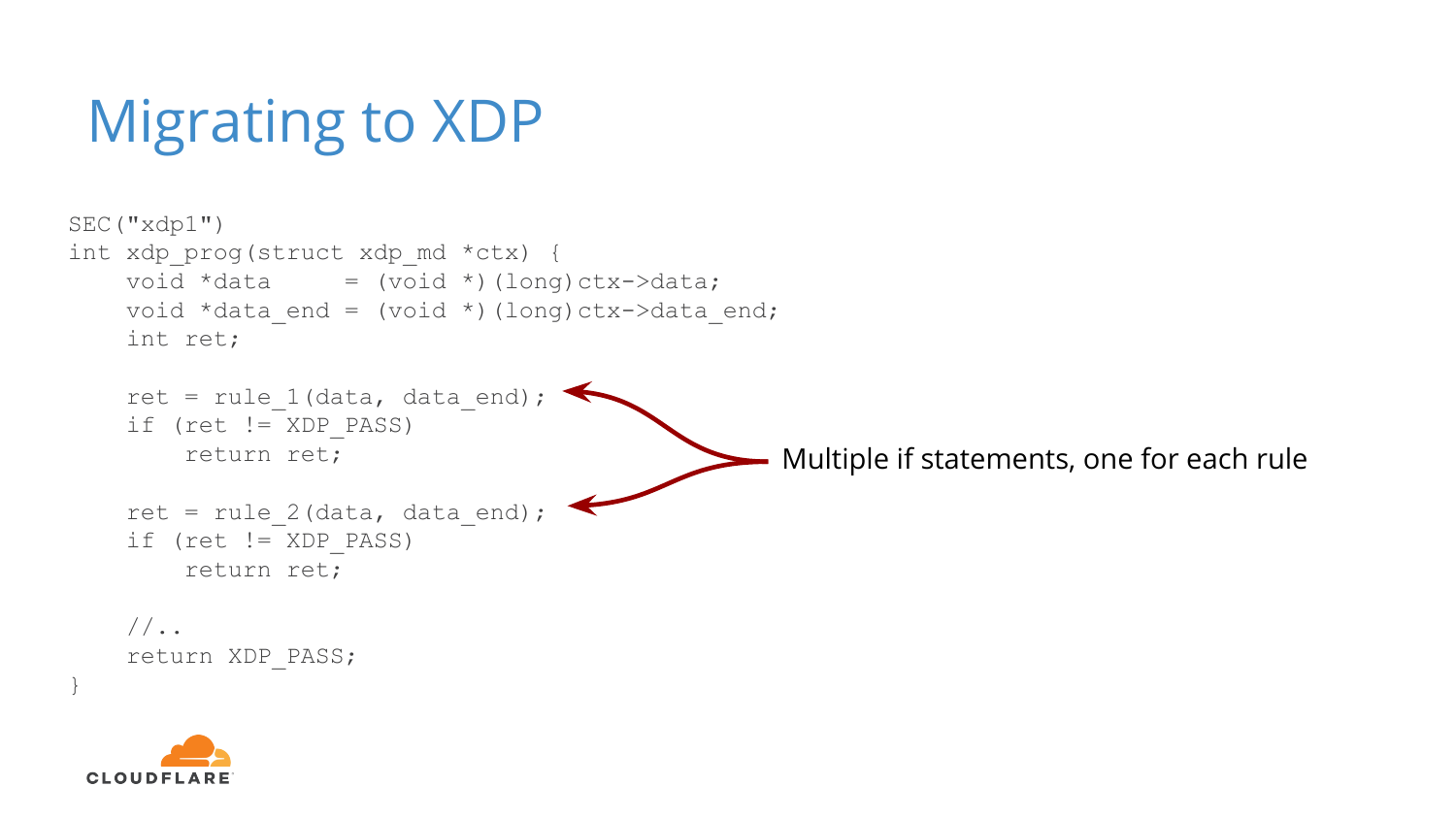```
SEC("xdp1")
int xdp_prog(struct xdp_md *ctx) {
    void *data = (void *)(long)ctx->data;void *data end = (void *)(long)ctx->data end;
     int ret;
    ret = rule 1(data, data end);
     if (ret != XDP_PASS)
         return ret;
    ret = rule 2(data, data end);
     if (ret != XDP_PASS)
         return ret;
     //..
     return XDP_PASS;
}
                                      If none is a match, the packet is accepted
```
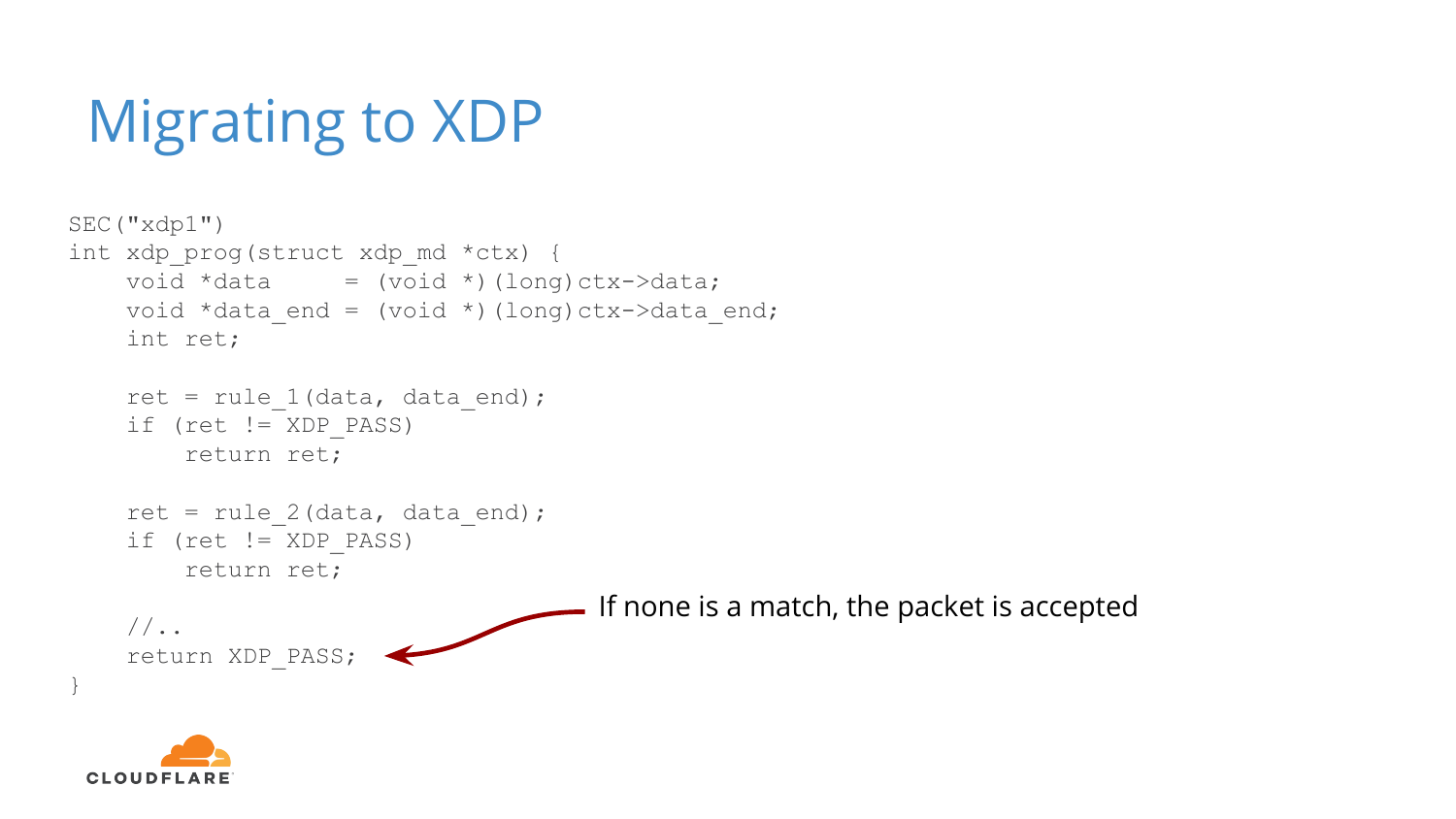static inline int rule 1(void \*data, void \*data end) { if (! condition\_1) return XDP\_PASS;

if (! condition 2) return XDP\_PASS;

```
 // ..
```
A rule is made up of multiple simple if conditions

```
update rule counters(1);
sample packet(data, data end);
```

```
 return XDP_DROP;
```


}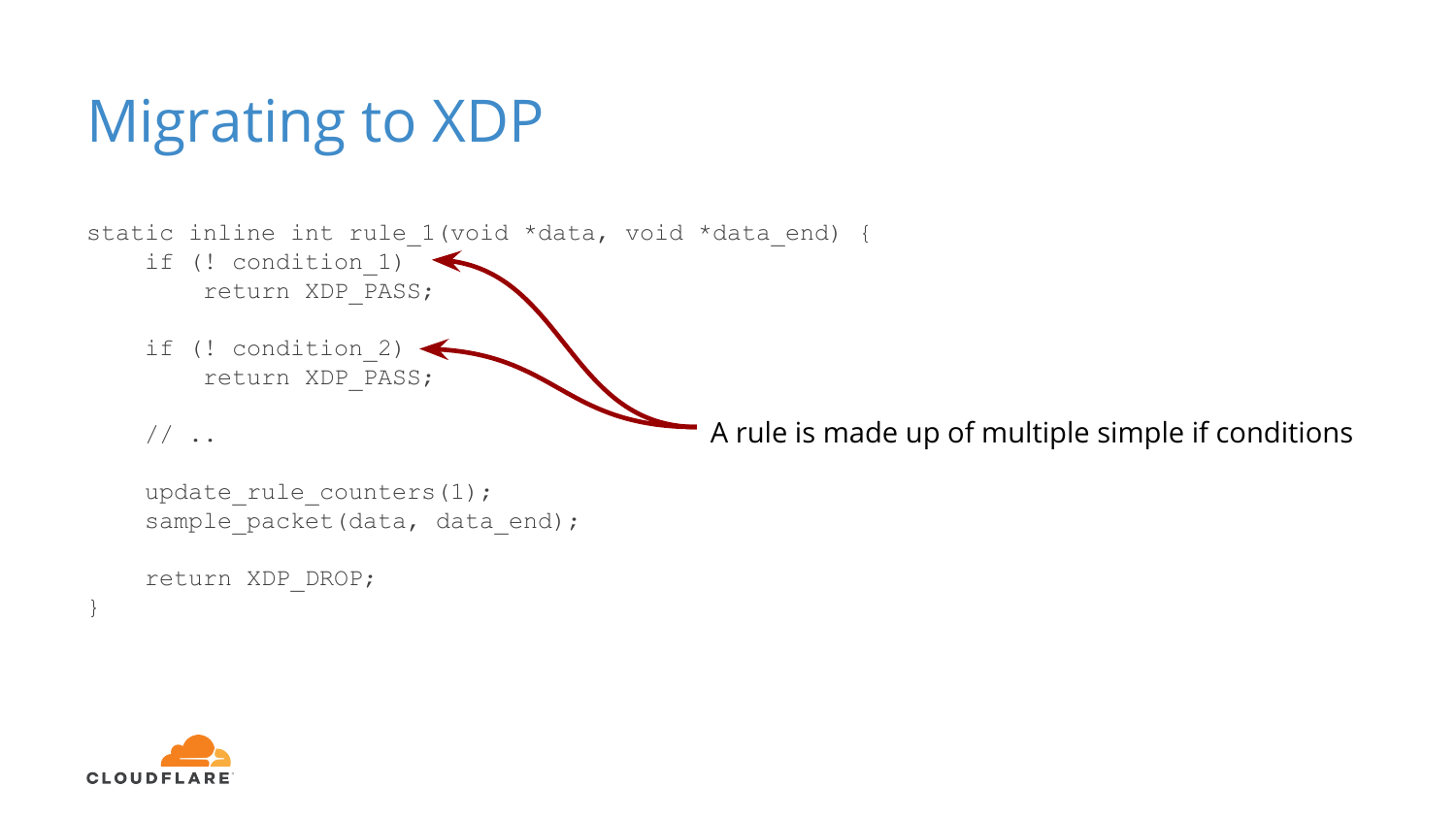```
Migrating to XDP
```

```
static inline int rule 1(void *data, void *data end) {
     if (! condition_1)
         return XDP_PASS;
```

```
 if (! condition_2)
     return XDP_PASS;
```

```
// \dotsupdate rule counters(1);
sample packet(data, data end);
 return XDP_DROP;
                                      Before dropping a packet 2 more actions are needed
```


}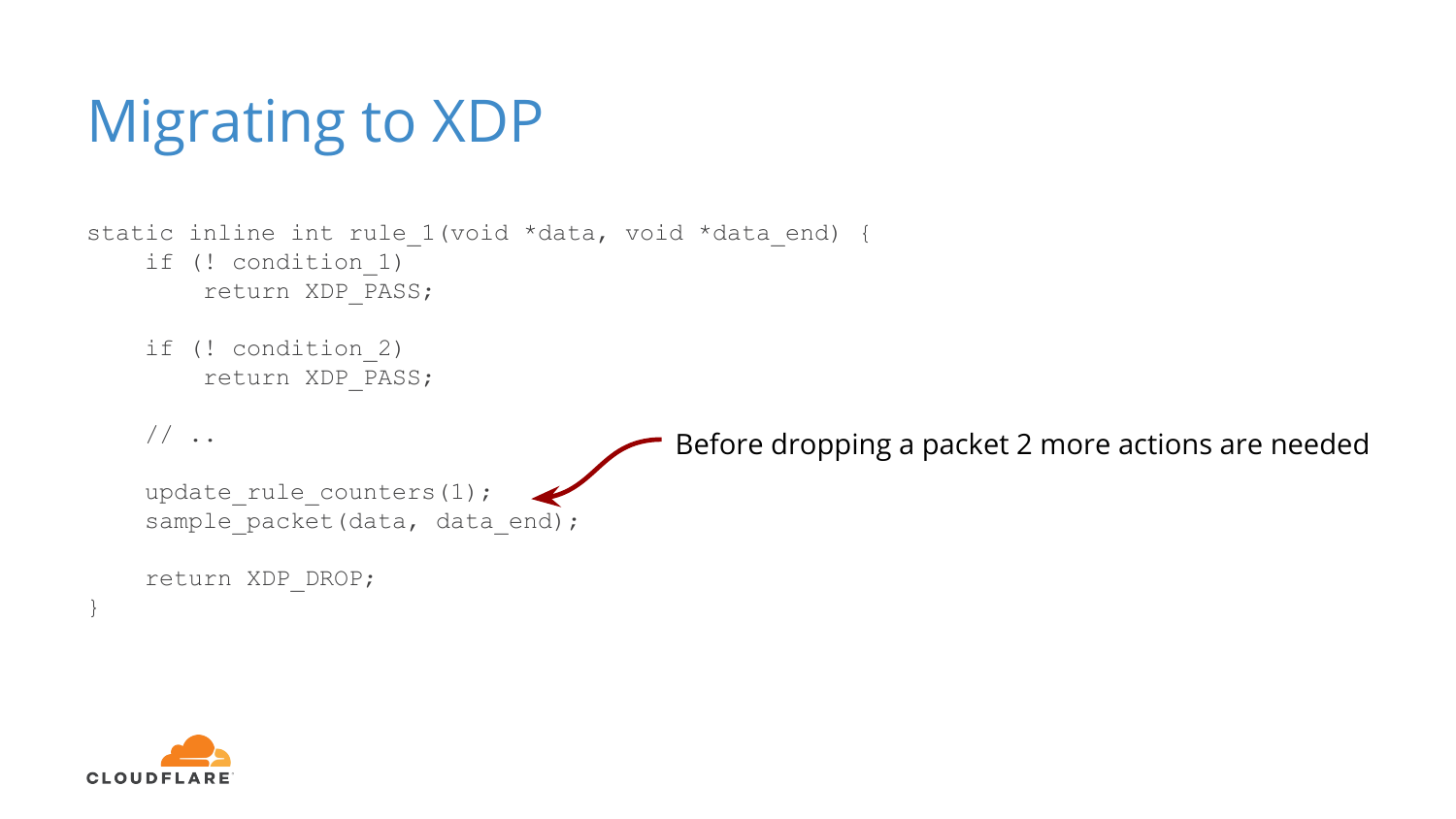```
void sample packet(void *data, void *data end) {
     // mark the packet to be sampled
}
static inline void update rule counters(int rule id) {
    long *value =
        bpf map lookup elem(&c map, &rule id);
     if (value)
        *value += 1;eBPF map shared with userspace
```
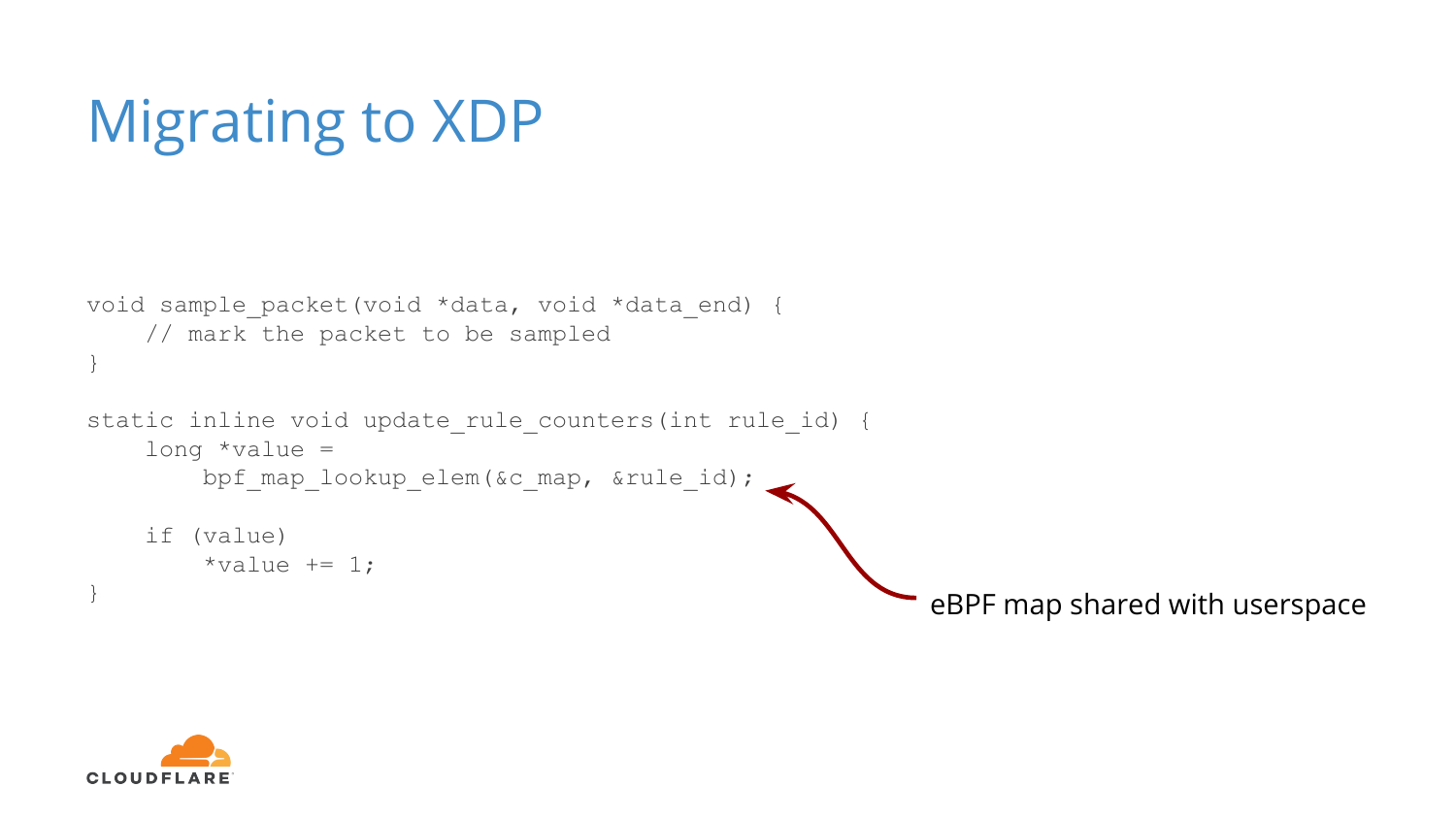#### Example: p0f

- Tool to passively analyse and categorise network traffic
- Extremely concise syntax to serialise TCP SYN packets:
	- 4:64:0:\*:mss\*10,6:mss,sok,ts,nop,ws:df,id+:0

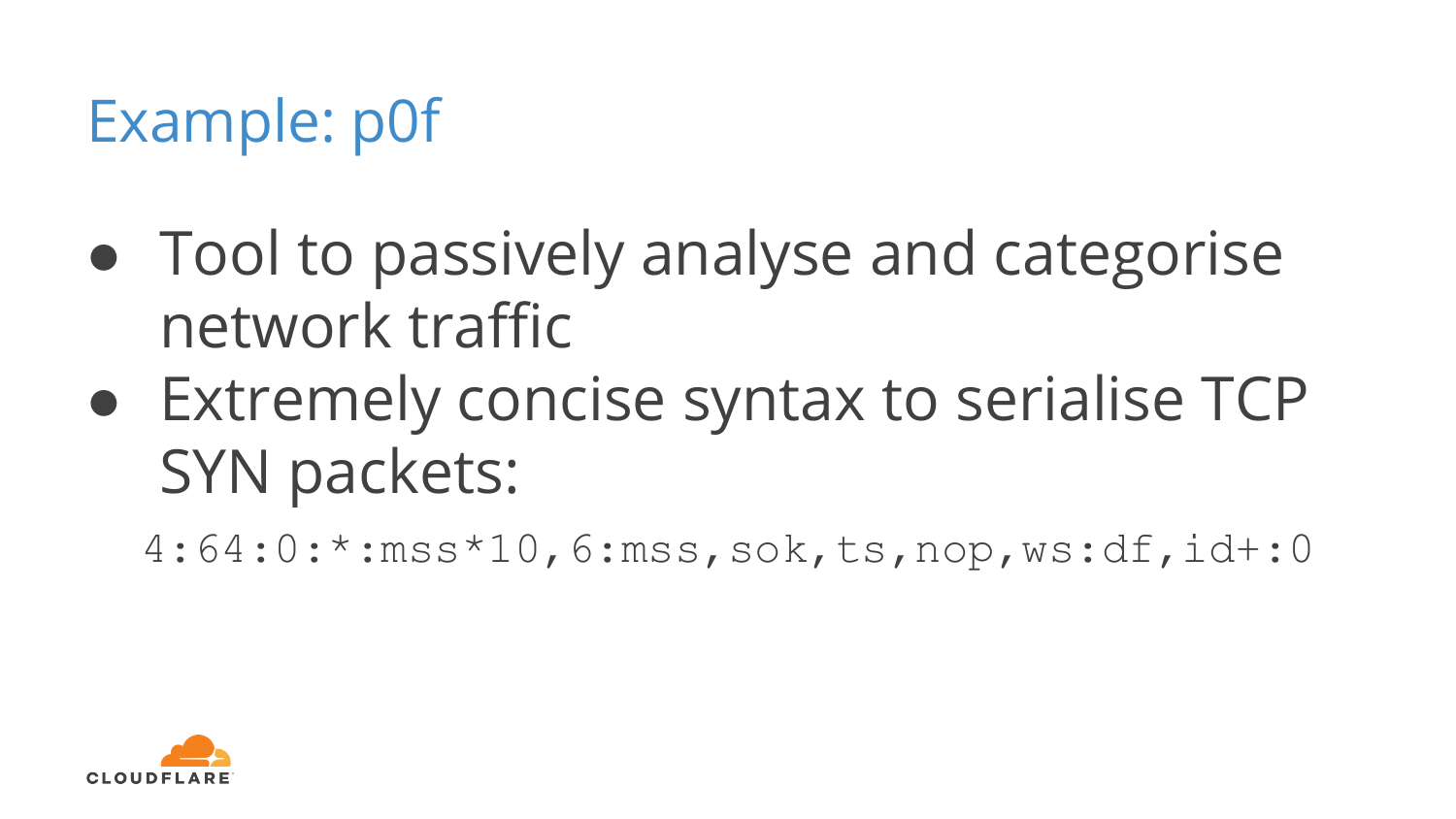#### p0f and bpftools

### Bpftools has already support for p0f signatures:

 $$ ./bp$ fgen -- p0f  $4:64:0.*:mss*10,6:mss, sok,ts,nop,ws:df,id+:0$ 

56,0 0 0 0,48 0 0 8,37 52 0 64,37 0 51 29,48 0 0 0,84 0 0 15,21 0 48 5,48 0 0 9,21 0 46 6,40 0 0 6,69 44 0 8191,177 0 0 0,72 0 0 14,2 0 0 8,72 0 0 22,36 0 0 10,7 0 0 0,96 0 0 8,29 0 36 0,177 0 0 0,80 0 0 39,21 0 33 6,80 0 0 12,116 0 0 4,21 0 30 10,80 0 0 20,21 0 28 2,80 0 0 24,21 0 26 4,80 0 0 26,21 0 24 8,80 0 0 36,21 0 22 1,80 0 0 37,21 0 20 3,48 0 0 6,69 0 18 64,69 17 0 128,40 0 0 2,2 0 0 1,48 0 0 0,84 0 0 15,36 0 0 4,7 0 0 0,96 0 0 1,28 0 0 0,2 0 0 5,177 0 0 0,80 0 0 12,116 0 0 4,36 0 0 4,7 0 0 0,96 0 0 5,29 0 1 0,6 0 0 65536,6 0 0 0,

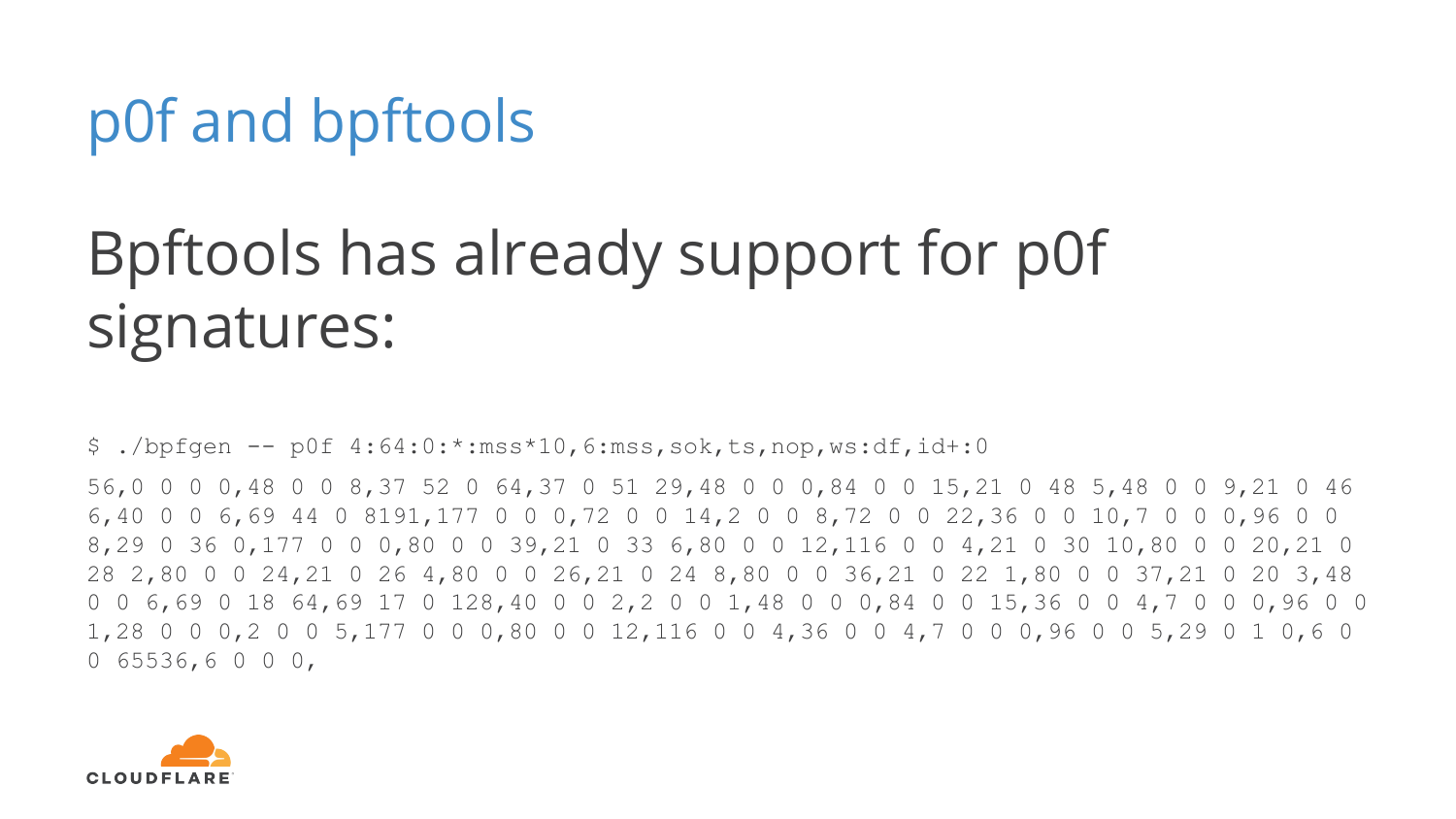#### p0f and ebpftools

Moving to eBPF brings many benefits:

#### ● Emit C code

○ can be optimised by Clang

- No longer a 64 instruction limitation
- Easy to combine multiple p0f signatures  $\circ$  C functions: xdp\_md  $* \rightarrow$  XDP\_ACTION

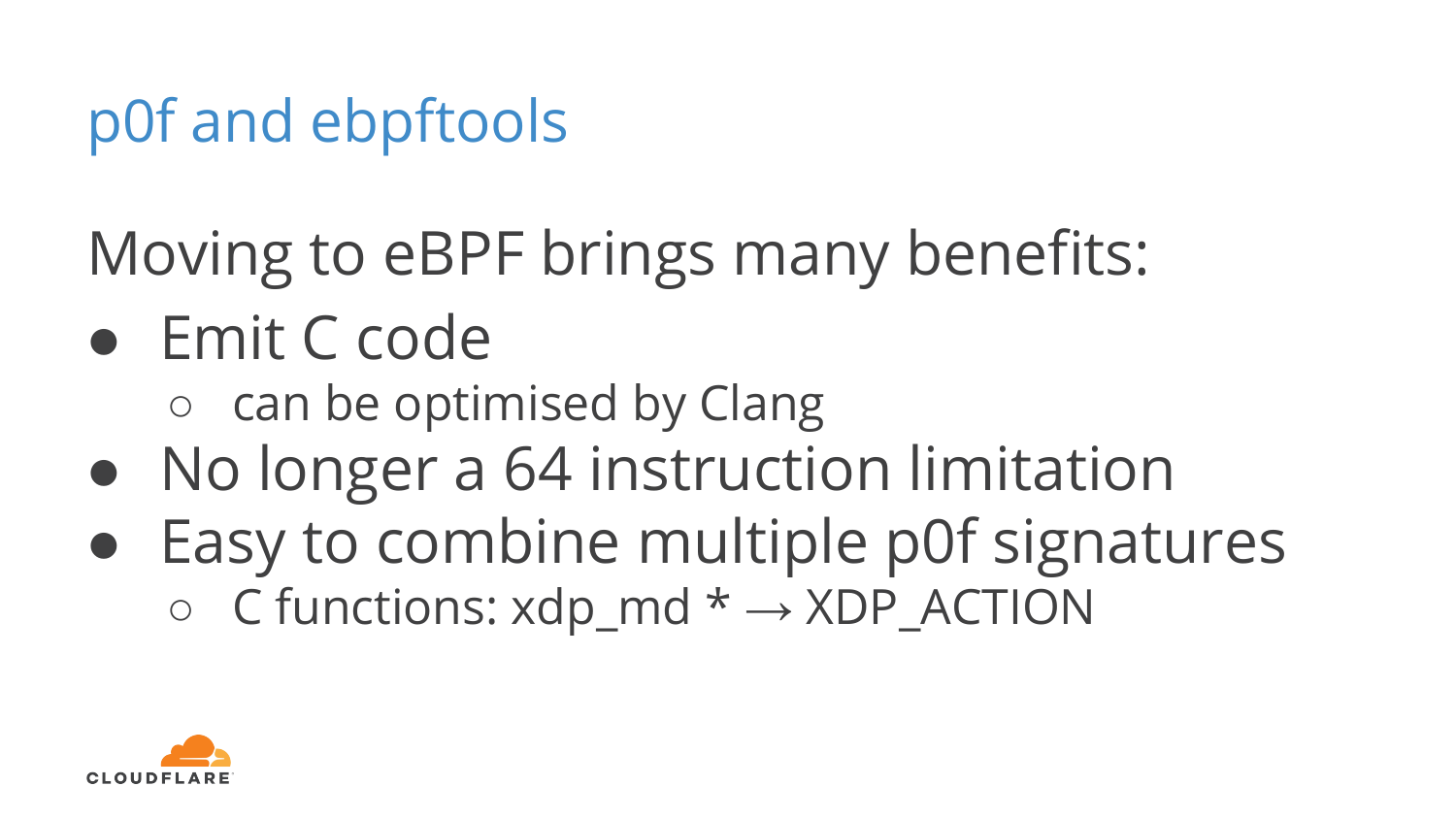#### $$./p0f2ebpf -- p0f 4:64:0.*:mss*10,6:mss, sok,ts,nop,ws:df, id+:0$

```
static inline int match p0f(void *data, void *data end) {
   struct ethhdr *eth hdr;
   struct iphdr *ip hdr;
   struct tcphdr *tcp hdr;
   u8 *tcp opts;
   eth hdr = (struct ethhdr *)data;
   if (eth hdr + 1 > (struct ethhdr *)data end)*
        return XDP_ABORTED;
   if not (eth hdr-\lambda h proto == htons(ETH P IP))
       return XDP PASS; Packet boundary checks before
                                                     accessing it
```
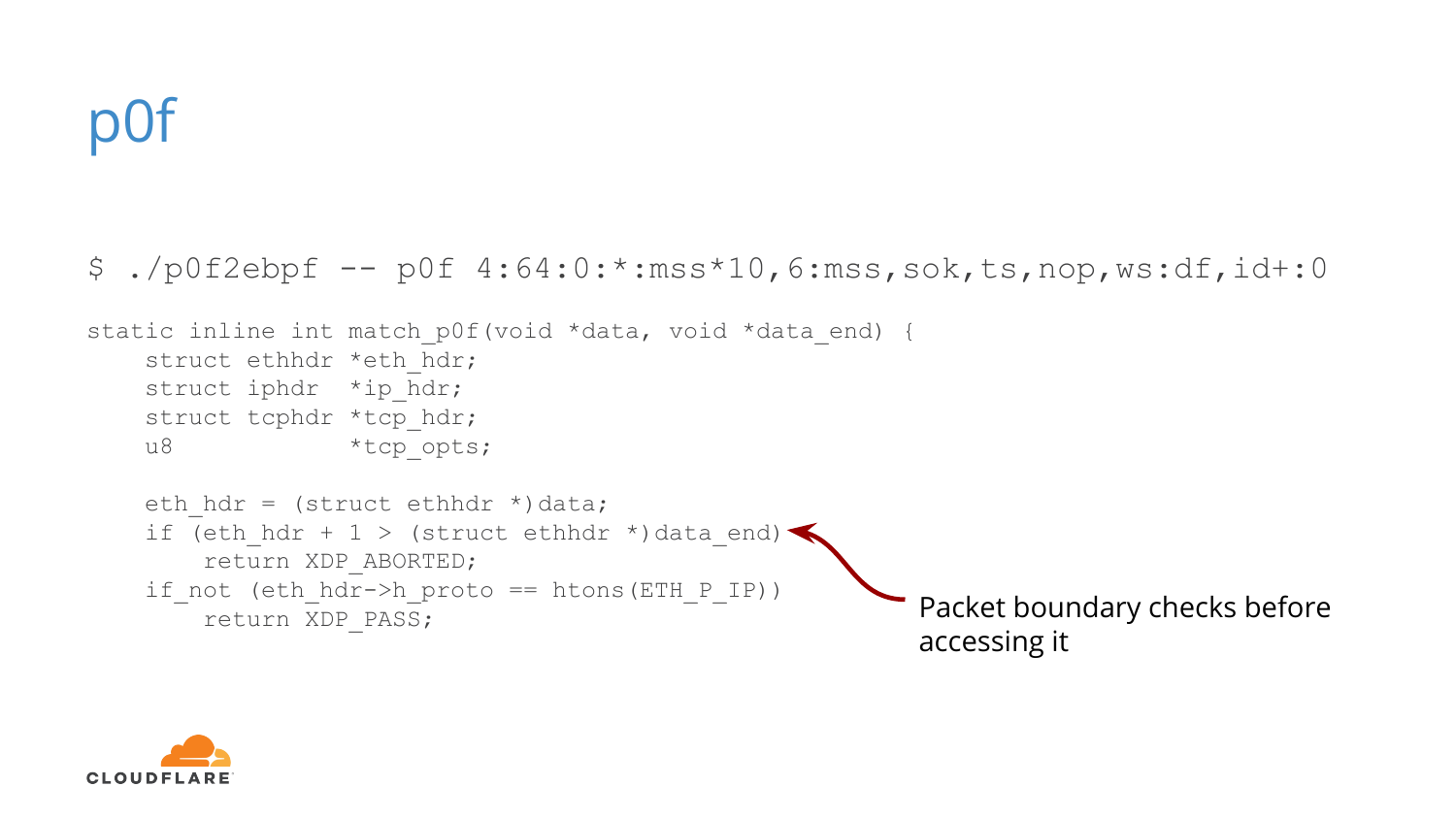```
ip hdr = (struct iphdr *)(eth hdr + 1);
if (ip hdr + 1 > (struct iphdr *)data end)
     return XDP_ABORTED;
if not (ip hdr->daddr == htonl(0x1020304))
     return XDP_PASS;
if not (ip hdr->version == 4)
    return XDP_PASS;
if not (ip hdr->ttl \leq 64)
     return XDP_PASS;
 if_not (ip_hdr->ttl > 29)
     return XDP_PASS;
if not (ip_hdr->ihl == 5) return XDP_PASS;
 if_not ((ip_hdr->frag_off & IP_DF) != 0)
     return XDP_PASS;
if not ((ip hdr->frag off & IP MBZ) == 0)
                                                           Boundary checks for IP header
```
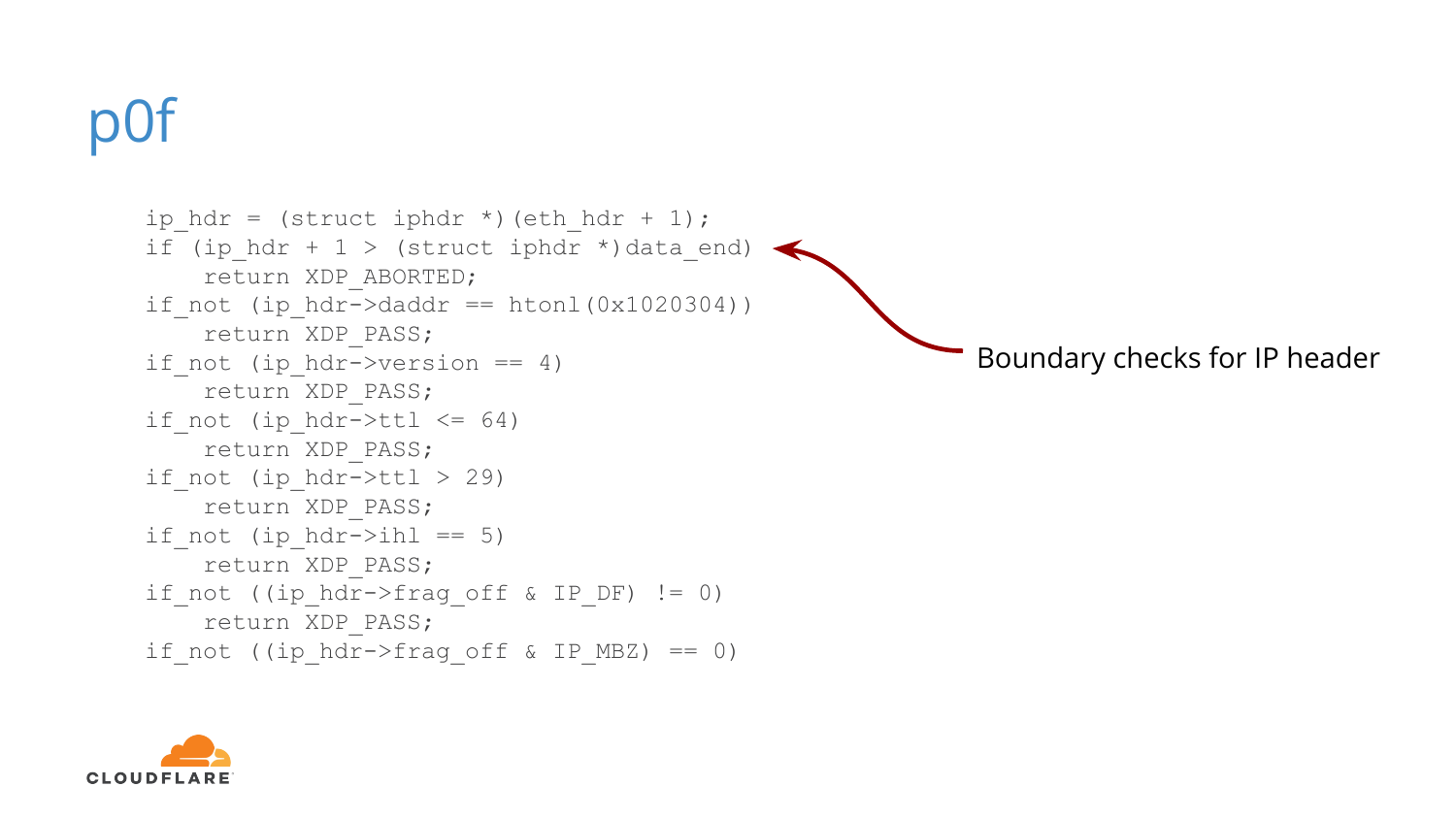```
ip hdr = (struct iphdr *)(eth hdr + 1);
if (ip hdr + 1 > (struct iphdr *)data end)
     return XDP_ABORTED;
if not (ip hdr->daddr == htonl(0x1020304))
     return XDP_PASS;
if not (ip hdr->version == 4)
    return XDP_PASS;
if not (ip hdr->ttl \leq 64)
     return XDP_PASS;
if not (ip hdr-\text{th} > 29)
     return XDP_PASS;
if not (ip_hdr->ihl == 5) return XDP_PASS;
 if_not ((ip_hdr->frag_off & IP_DF) != 0)
     return XDP_PASS;
if not ((ip hdr->frag off & IP MBZ) == 0)
                                                       Conditions the IP header must meet
```
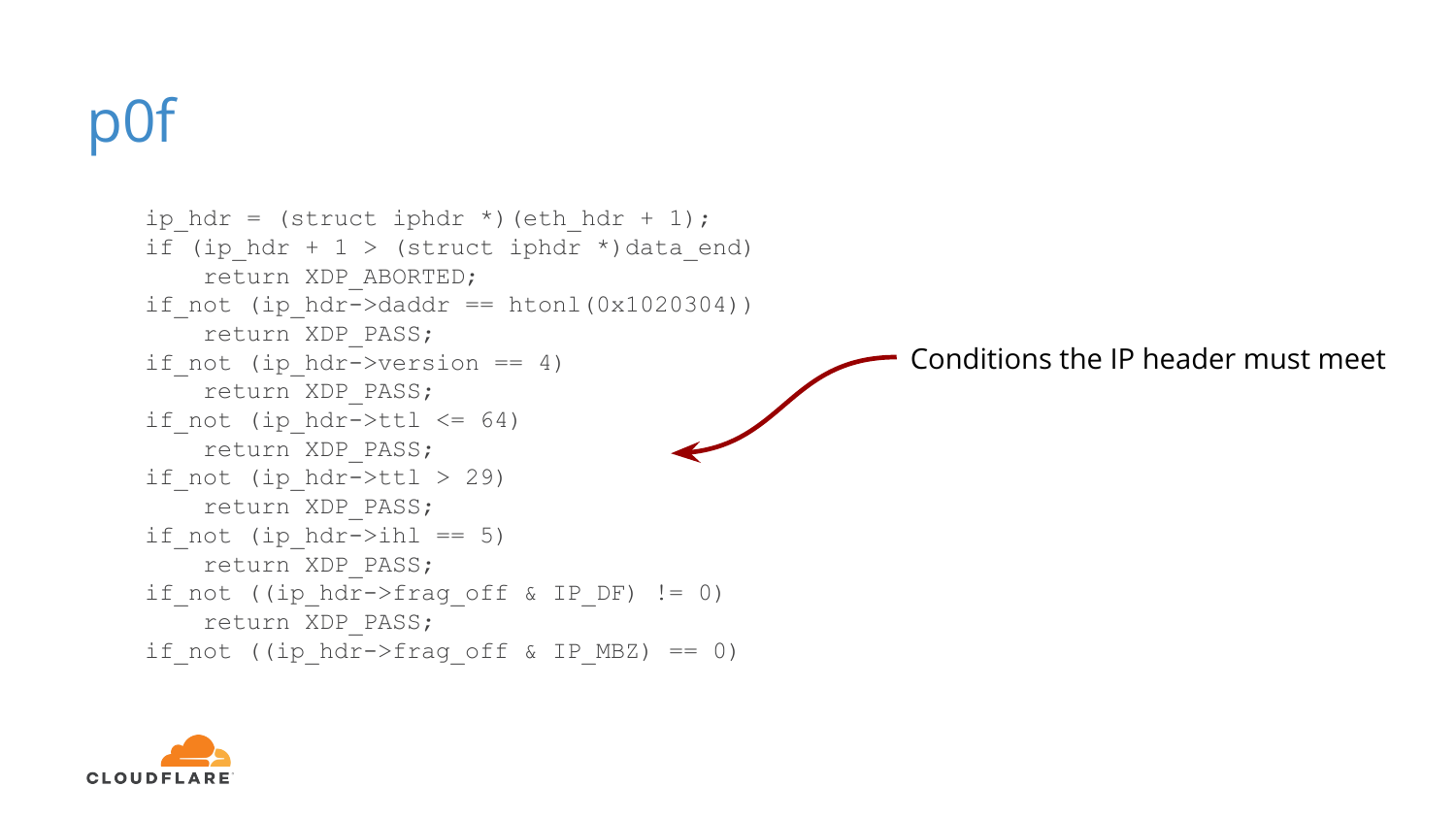```
tcp_hdr = (struct tcphdr*)((u8 *)ip_hdr + ip hdr->ihl * 4);
if (tcp hdr + 1 > (struct tcphdr *)data end)
     return XDP_ABORTED;
 if_not (tcp_hdr->dest == htons(1234))
    return XDP_PASS;
if not (tcp hdr->doff == 10)
     return XDP_PASS;
if not ((htons(ip hdr->tot len) - (ip hdr->ihl * 4) - (tcp hdr->doff * 4)) == 0)
     return XDP_PASS;
```
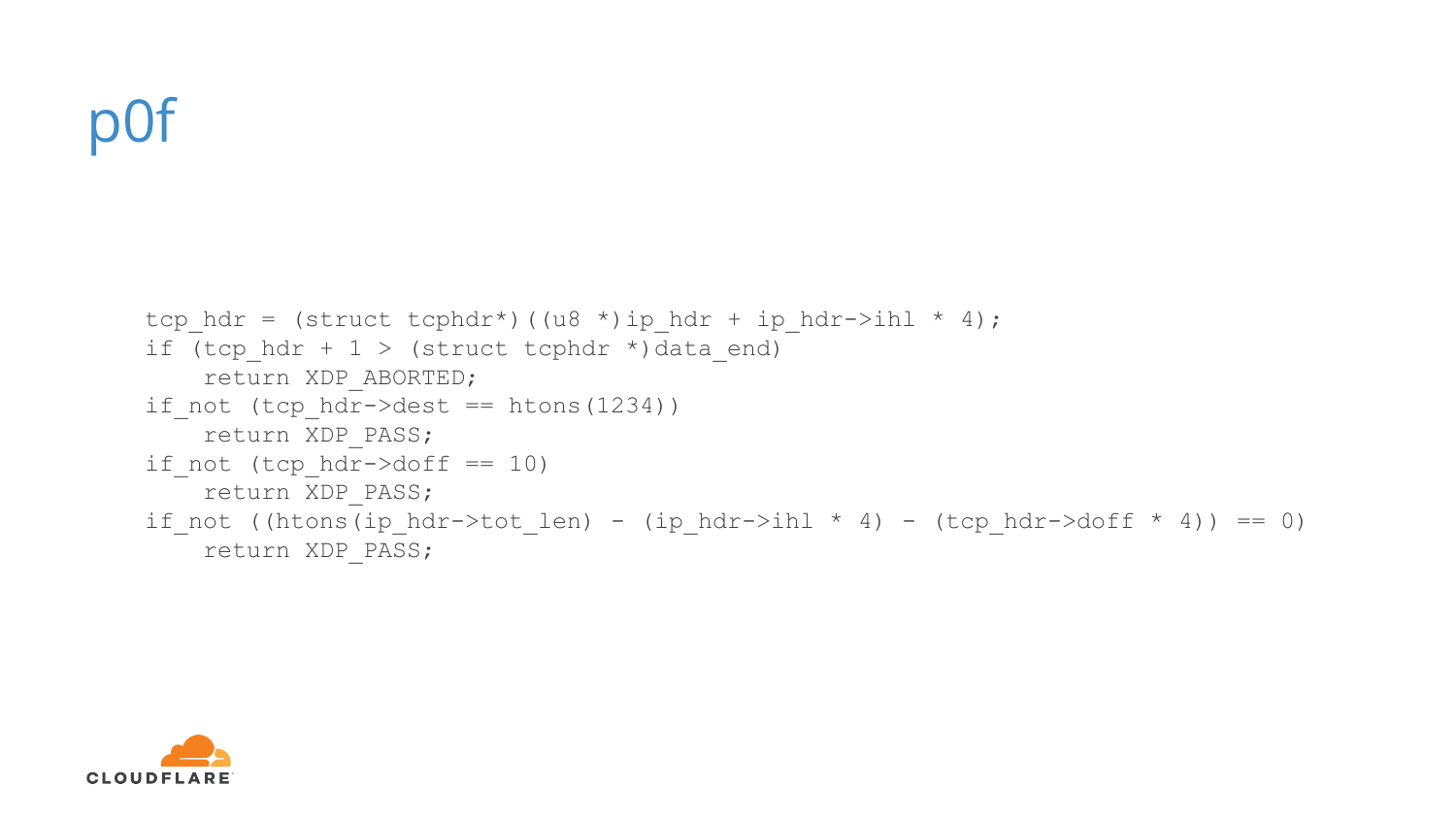```
tcp opts = (u8 *)(top hdr + 1);if (tcp opts + (tcp hdr->doff - 5) * 4 > (u8 *)data end)
    return XDP_ABORTED;
if not (htons(tcp hdr->window) == htons(*(u16 *)(tcp opts + 2)) * 0xa)
     return XDP_PASS;
if_not (* (u8 *)(tcp\_opts + 19) == 6) return XDP_PASS;
if not (tcp opts[0] == 2) return XDP_PASS;
if_not (tcp\_opts[4] == 4) return XDP_PASS;
if not (tcp opts[6] == 8) return XDP_PASS;
if not (tcp_opts[16] == 1) return XDP_PASS;
if not (tcp opts[17] == 3) return XDP_PASS;
```
return XDP\_DROP;

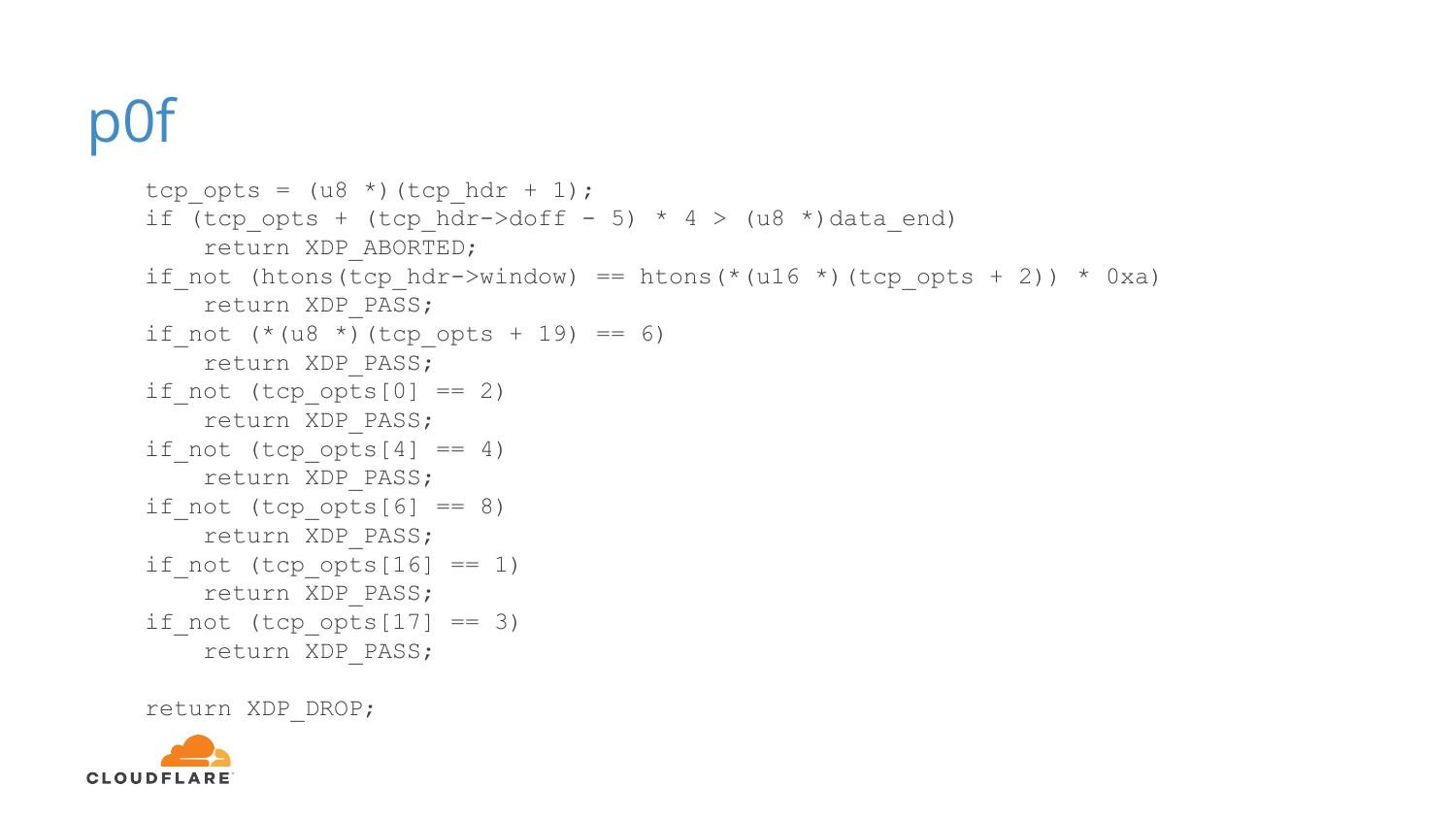

Recent kernel and drivers with XDP support are required:

- At least Linux 4.8
- As of Linux 4.10 only Mellanox and QLogic support XDP

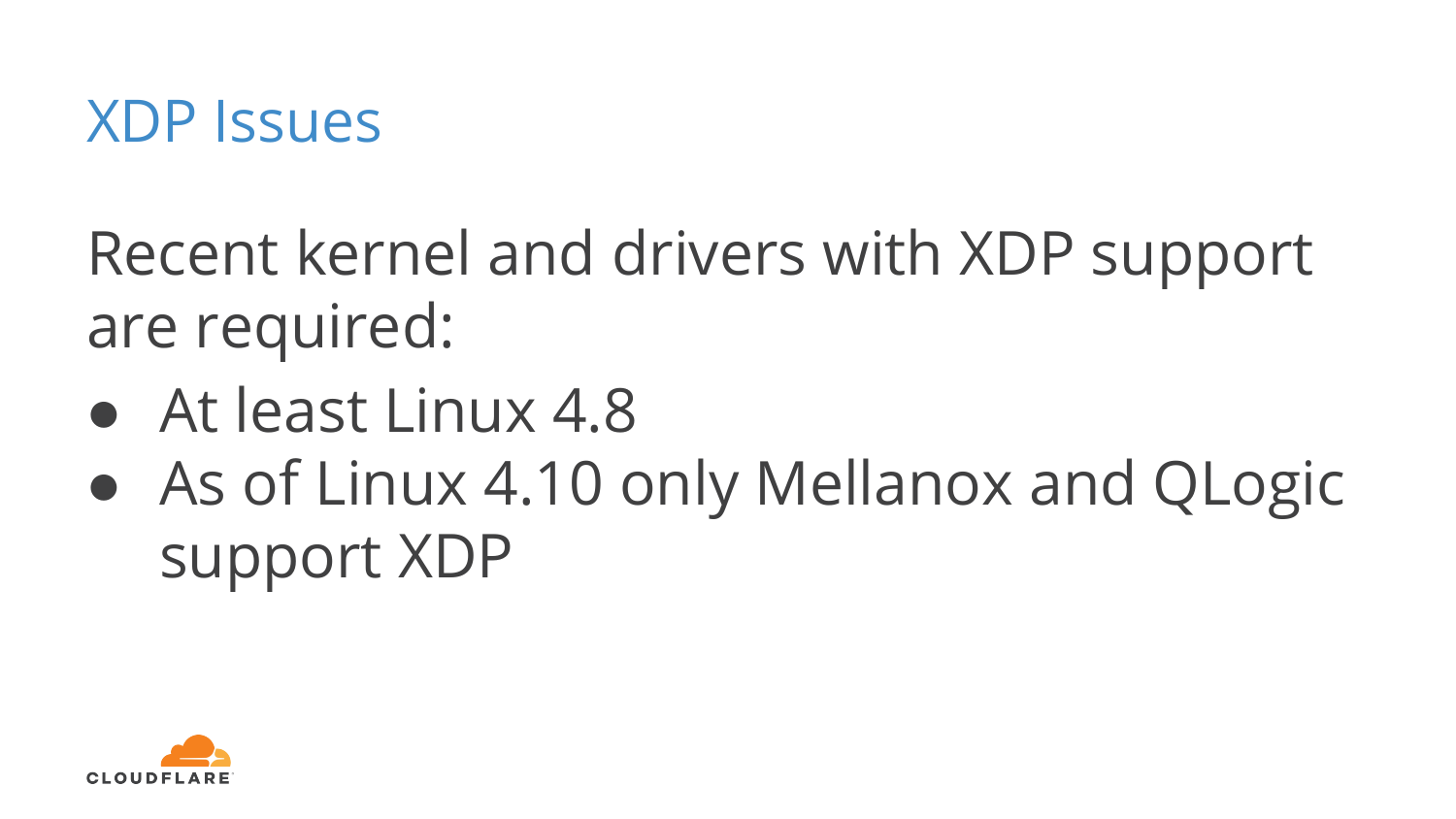

Sampling packets that are going to be discarded is suboptimal:

- No XDP action or access to sk buff to mark the packet
- Still possible to mangle the packet buffer by adding a header or changing a field

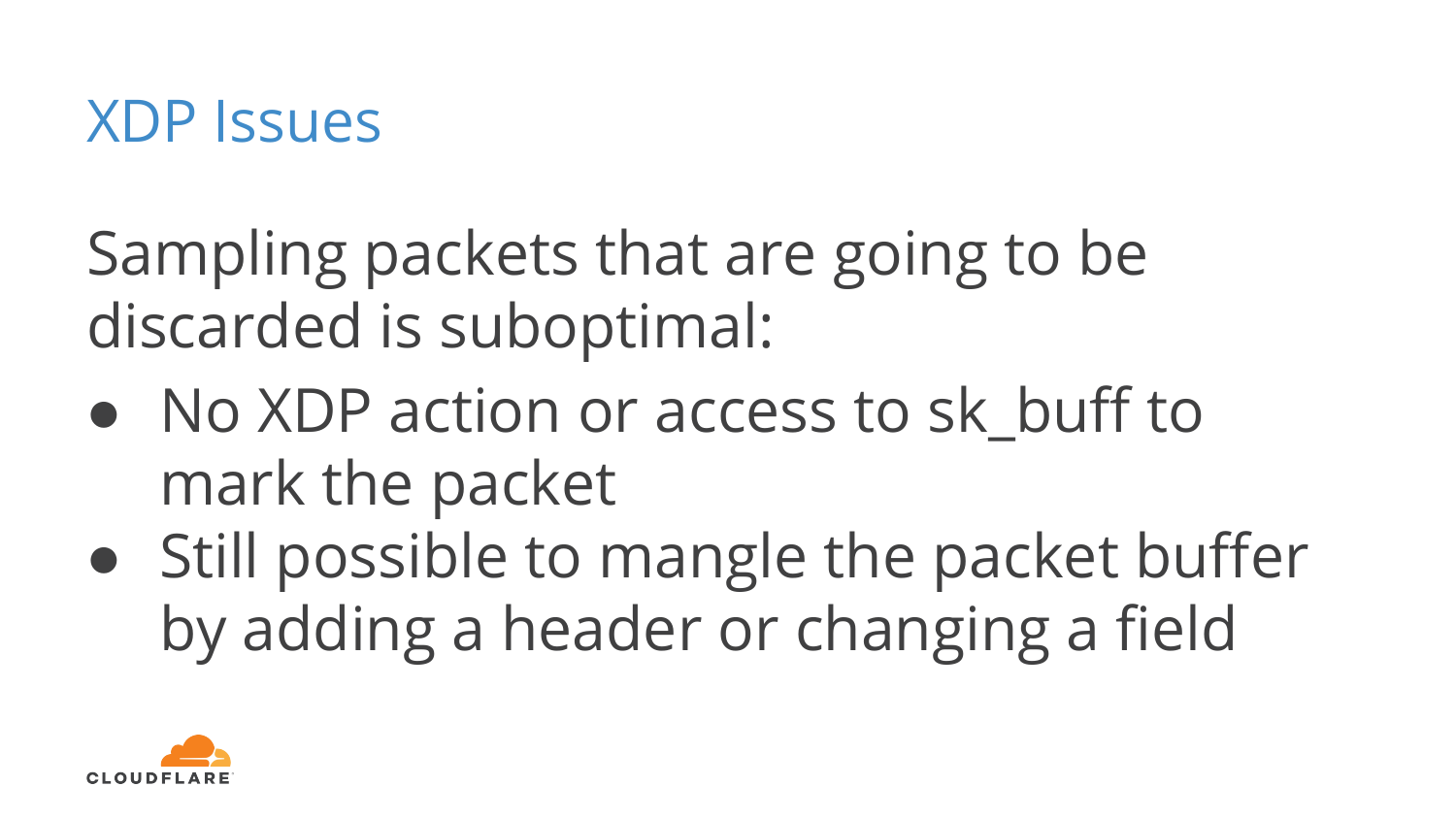#### Conclusions

We think XDP is great for 2 reasons:

- Speed: back to dropping packets in kernel space at the lowest layer
- Safety: eBPF allows to run C code in kernel space with program termination and memory safety guarantees